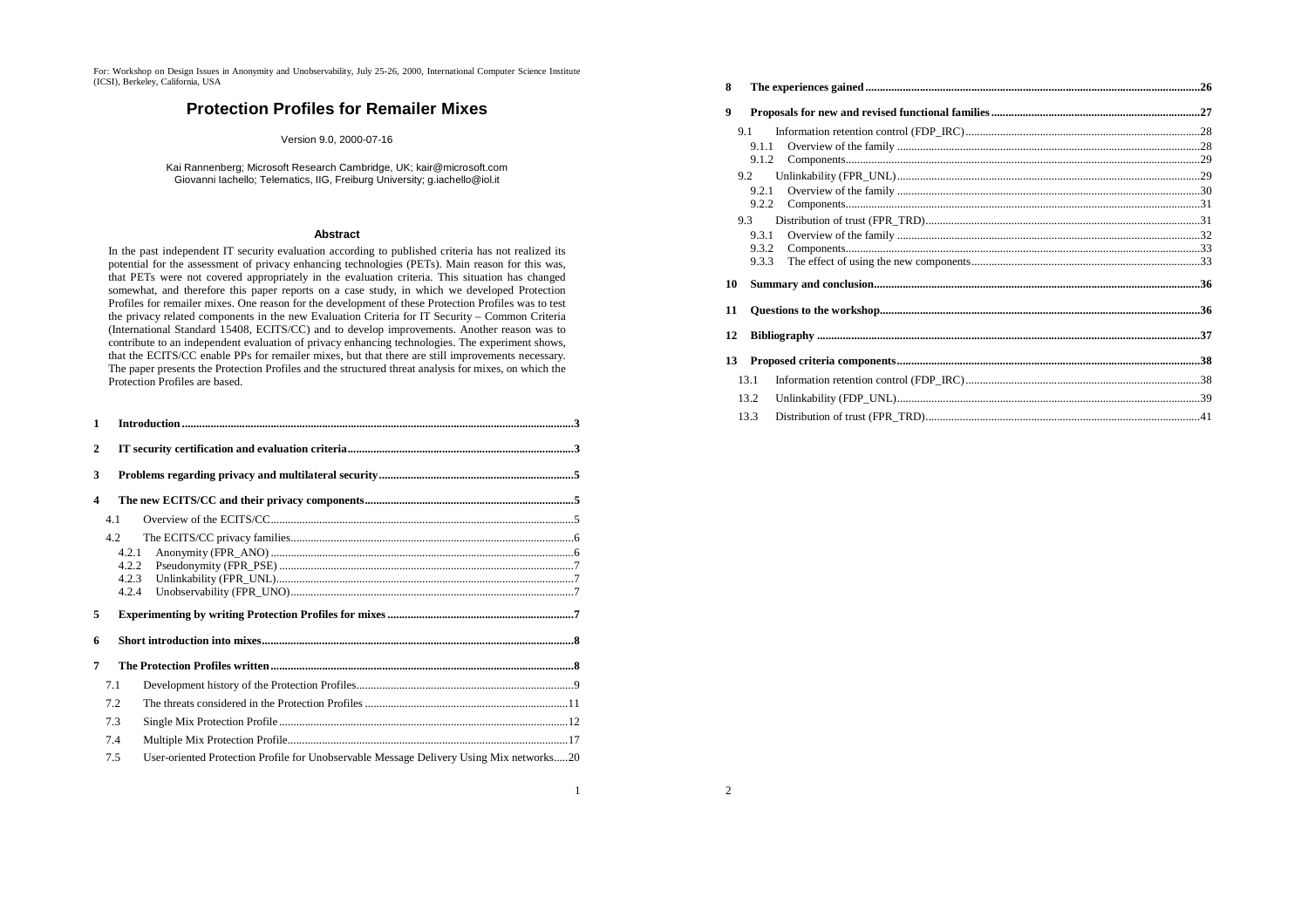# **1 Introduction**

Independent IT security evaluation can be very useful for privacy enhancing technologies (PETs), as PETs very often aim at the protection of individual users, and this is exactly the user group that usually does not have the resources to assess IT on its own. Of course evaluations and criteria then have to cover privacy aspects properly. This is not trivial, and early IT security evaluation criteria like the TCSEC and the ITSEC caught much criticism for their lack of coverage of privacy-related requirements, and for their tendency towards ever increasing data storage and centralization of trust. Meanwhile, evaluation criteria, like the recent Evaluation Criteria for IT Security – Common Criteria (International Standard 15408, ECITS/CC) contain components assigned to privacy. Therefore we used them to specify <sup>a</sup> number of Protection Profiles for remailer mixes. One reason for the development of these Protection Profiles was to test the privacy related components in the ECITS/CC and to develop improvements. Another reason was to contribute to an independent evaluation of privacy enhancing technologies.

The paper commences with an introduction into IT security certification and evaluation criteria (Chapter 2) and an overview of their problems regarding privacy and multilateral security (Chapter 3). It then describes the new ECITS/CC and their privacy components (Chapter 4). Chapters 5 and 6 describe the approach of writing PPs for remailer mixes and give <sup>a</sup> short introduction into mix technology. Chapter 7 presents the Protection Profiles and their rationales. Chapter 8 summarizes the experiences gained by writing the Protection Profiles. Chapter 9 proposes changes to the ECITS/CC. Chapters 10 and 11 give <sup>a</sup> summary and conclusion as well as <sup>a</sup> number of questions to the workshop audience. The Annex provides not only the references (Chapter 12) but also the three proposed functional families in <sup>a</sup> notation conformant with the prescriptions of the ECITS/CC (Chapter 13).

# **2 IT security certification and evaluation criteria**

The complexity of today's information technology (IT) makes it impossible to evaluate its security by simple "examination". However, it is scarcely possible for many users to conduct more detailed checks, which are necessary for <sup>a</sup> qualified evaluation, as they cannot afford the expenditure this would entail. Thus, more and more users are faced with the problem of knowing very little about the technique they use for important transactions (e.g. processing sensitive patient data, signing documents, or making payments).

One way to enable confidence in IT is to evaluate and certify products and systems by neutral and competent institutions on the basis of published IT security evaluation criteria. Related certification schemes exist since the mid 80's, for example, in the USA, the UK and Germany. There are regional differences between the schemes, but typically <sup>a</sup> sponsor asks (and pays) for an evaluation that is conducted by an accredited (commercial or governmental) IT Security Evaluation Facility (ITSEF) and monitored and certified by <sup>a</sup> (governmental or commercial) Certification Body (CB), cf. Figure 1. In most cases the sponsor of an evaluation is the manufacturer of the Target of Evaluation (TOE). An overview of Certification Schemes and more details can be found in [Rannenberg 1999].



Figure 1: Evaluation and certification of a TOE  $(1-4)$  and accreditation of an ITSEF  $(a-b)$ 

To enable comparisons of evaluation results, criteria catalogs have been developed, which structure the IT security requirements. Some examples are given in Table 1.

| Publication /<br><b>Project Dates</b> | <b>Editors</b>                                                                                                         | Criteria Name<br><b>Current Version</b>                                           |
|---------------------------------------|------------------------------------------------------------------------------------------------------------------------|-----------------------------------------------------------------------------------|
| 1983/85                               | <b>USA</b>                                                                                                             | <b>Trusted Computer System Evaluation</b>                                         |
|                                       | Department of Defense (DoD)                                                                                            | Criteria (TCSEC - "Orange Book")                                                  |
| 1990/91                               |                                                                                                                        | Information Technology Security Evaluation                                        |
|                                       | Commission of the European Communities (CEC)                                                                           | Criteria (ITSEC) Version 1.2                                                      |
| 1990-99                               | International Organization for Standardization /<br>International Electrotechnical Commission<br>ISO/IEC JTC1/SC27/WG3 | Evaluation Criteria for IT Security (ECITS)<br>International Standard 15408: 1999 |
| 1993-99                               | Common Criteria Project<br>Govt. Agencies from CDN / D / F / GB / NL / USA                                             | Common Criteria (CC)<br>Version 2.1                                               |

*Table 1: Some IT security evaluation criteria and their editors*

While the TCSEC [USA\_DoD 1983/85] had a rather fixed security model aiming at the confidentiality of military information, subsequent criteria e.g. the ITSEC [CEC 1991] had <sup>a</sup> broader scope. These criteria are frameworks that IT manufacturers, vendors, or users can use to specify what security functions (Functionality) they wish to have evaluated and to what depth, scope, and rigor the evaluation should be performed (Assurance).

Functionality refers to the behavior of the product with regard to security concerns, while assurance allows stating requirements on e.g. the development process, the evaluation of the compliance to the requirements documents, the preservation of security during installation and maintenance, and the documentation. In practice, these requirements specify <sup>a</sup> series of actions, which the developer, the writers of documentation and the evaluators must complete.

*Independent evaluation* can be very useful for privacy enhancing technologies, as those very often aim at the protection of individual users, and this is exactly the user group that usually does not have the resources to assess IT on its own. Of course evaluations and criteria then have to be comprehensive, especially regarding privacy. As the next chapter shows, this was not the case.

3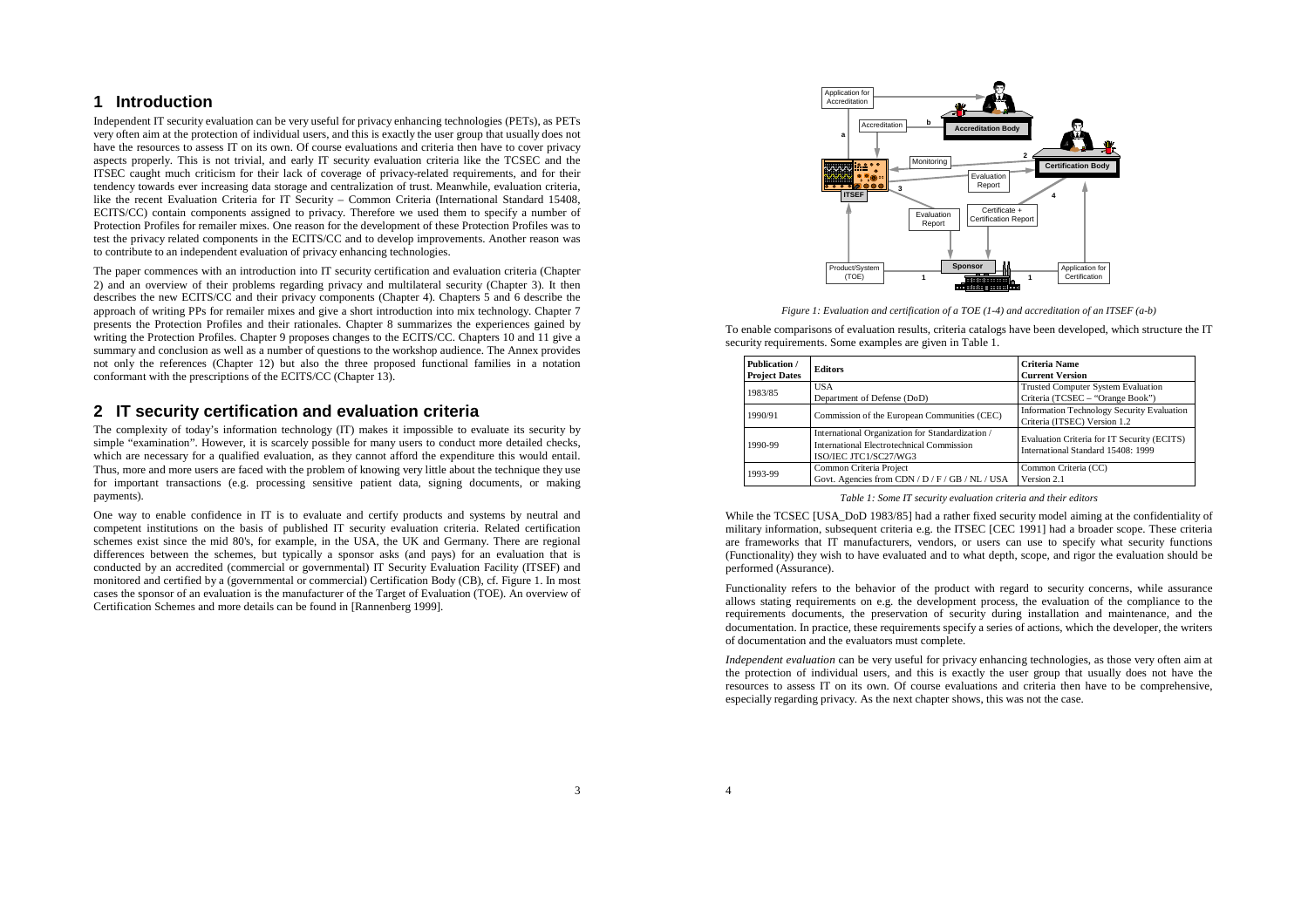# **3 Problems regarding privacy and multilateral security**

Various aspects of security certification and the underlying early criteria have been criticized, for example the balance of the criteria and the meaningfulness and use of results (cf. e.g. [GI 1992; Rannenberg 1994, 1999]).

A main point of criticism from the application side was that the criteria were too biased towards hierarchically administered systems and the protection of system operators. The criteria seemed to not consider the fact that dangers are caused not only by users and outsiders, but also by operators and manufacturers of the systems. So there was <sup>a</sup> lack of *multilateral security*, i.e. taking the security requirements, not only of operators, but also of users and customers into account. Especially privacy aspects of telecommunication transactions were not covered, e.g. unobservability of calls to help lines or anonymous access to patent information on the Internet.

From <sup>a</sup> technical point of view systems with distributed organization and administration were only insufficiently covered. Also data-collecting functionality was overemphasized, while data economical functionality was ignored.

The following example illustrates how this lack of consideration for user protection in the criteria affects evaluation results. It also shows that the evaluation, which is described, was focused on the protection of the operators and neglected the protection of users or customers. A function for the selective logging of activities of individual users was classified as <sup>a</sup> non-critical mechanism that did not need evaluation. In the opinion of the evaluators, failure of this mechanism would not create weaknesses because if the function was not active, the activities of all users were logged [Corbett 1992]. From the operator point of view no real security risk existed, because no audit data would be lost – only perhaps more data than planned would be collected. However, from the users' point of view this is <sup>a</sup> considerable risk, because excessive logging and the resulting data can lead to substantial dangers for users and customers, e.g. when this data is misused.

# **4 The new ECITS/CC and their privacy components**

Since 1990 two initiatives aim at globally uniform evaluation criteria, mainly to enable the mutual acknowledgement of evaluation results. A joint committee of ISO and IEC (JTC1/SC27/WG3) developed the "Evaluation Criteria for IT Security" (ECITS), which are being finished as IS 15408 [ISO/IEC 1999]. In parallel to the ISO/IEC standardization, North American and European governmen<sup>t</sup> agencies developed the "Common Criteria" (CC). Since CC Version 2.0 [CCIB 1998] there is <sup>a</sup> large convergence with the ISO ECITS, and CC Version 2.1 [CCIB 1999] and IS 15408 are fully aligned. After the problems with earlier criteria had also been brought up in ISO/IEC the new criteria contain <sup>a</sup> section aiming at privacy protection (cf. Chapter 4.2). At the moment there are no plans for another version of the CC, but the ECITS will undergo the usual periodic revision of ISO/IEC standards, which will probably be done by JTC1/SC27/WG3 in 2003.

# **4.1 Overview of the ECITS/CC**

The ECITS/CC share the goals and general approach of other evaluation criteria, as briefly introduced in Chapter 1, but provide <sup>a</sup> more flexible structure regarding functional and assurance requirements. In fact, they provide <sup>a</sup> catalogue of *functional requirements components*, which is <sup>a</sup> modular, structured library of customizable requirements, each of which tackles one specific aspec<sup>t</sup> of the security requirements for the TOE. The Criteria provide also <sup>a</sup> catalogue of *assurance requirements*, which are grouped in seven ordered subsets, of increasing depth, scope and rigor.

On the one hand, these modifications create more liberty for the formulation of security targets, but on the other hand, they make the comparison of evaluation results more complicated. In order to resolve this problem and still give users the opportunity to formulate their own requirements, the CC introduced the concep<sup>t</sup> of the "Protection Profile" (PP). A PP describes the functionality and assurance requirements for <sup>a</sup> certain application (e.g. health care administration) or technique (e.g. firewalls). Ideally, several products will be evaluated against a PP, so that the results can be compared. ISO is setting up a regulated registry for PPs and the CC project is maintaining <sup>a</sup> PP list [CCP].

The ECITS/CC also provide <sup>a</sup> catalog of seven Evaluation Assurance Levels (EALs). These are an ordered set of packages of assurance components. Each EAL contains the lower level EAL and adds to it some other assurance requirements. The EALs are largely derived from the ITSEC. PP authors, who wish to concentrate on the functional requirements of their PP, can simply choose an EAL.

In most cases the ECITS/CC model the properties and behavior of <sup>a</sup> TOE by specifying <sup>a</sup> set of relevant entities and imposing constraints on the relationships between such entities. For this purpose, the following four entities are defined:

- Subject: "An entity within the  $TSC<sup>1</sup>$  that causes operations to be performed"; this can be, for example, <sup>a</sup> UNIX process;
- Object: "An entity within the TSC that contains or receives information and upon which subjects *perform operations*"; for example a file, a storage medium, a server system, a hardware component;
- Operation: a process initiated by a subject or user, which employs a subject to interact with one or *more objects or subjects*; this term is not directly defined in the criteria's' glossary.
- User: "Any entity (human user or external IT entity) outside the TOE that interacts with the TOE". It is necessary to clearly distinguish between "Subject" and "User". "User" is the physical user with all its attributes (name, role...), or an external IT entity (i.e. another system interacting with the TOE), that initiates operations on the TOE, which are carried out, on its behalf, by "Subjects" operating in the TOE.

# **4.2 The ECITS/CC privacy families**

The ECITS/CC contain four *Functional Families* directly related to privacy and organized in <sup>a</sup> privacy *Class*. Some of their components were inserted late in the criteria development process (for example, some of the Unobservability components were not presen<sup>t</sup> in version 1.0 of the CC). Most components have several levels, which sometimes are organized in hierarchies. A hierarchical level contains extra requirements. The following description of the components sticks close to that in the ECITS/CC.

# **4.2.1 Anonymity (FPR\_ANO)**

Anonymity ensures that <sup>a</sup> user may use <sup>a</sup> resource or service without disclosing the user's identity. The requirements for Anonymity provide protection of the user identity, but Anonymity is not intended to protect the subject identity. There are two hierarchical levels:

*FPR\_ANO.1 Anonymity* requires that other users or subjects are unable to determine the identity of a user bound to <sup>a</sup> subject or operation.

*FPR\_ANO.2 Anonymity without soliciting information* enhances the requirements of FPR\_ANO.1 by ensuring that the TSF does not ask for the user identity.

Applications include the ability to make inquiries of <sup>a</sup> confidential nature to public databases, respond to electronic polls, or make anonymous payments or donations.

Both definitions are slightly shortened from those in ECITS/CC to ease reading.

 $1<sup>1</sup> TSC = TSF Score of Control: The complete set of interactions that are under the control of the TOE to satisfy its$ security requirements and to implement its security features.

TSF <sup>=</sup> TOE Security Functions: The complete set of functionalities required by the TOE to satisfy its security requirements and to implement its security features.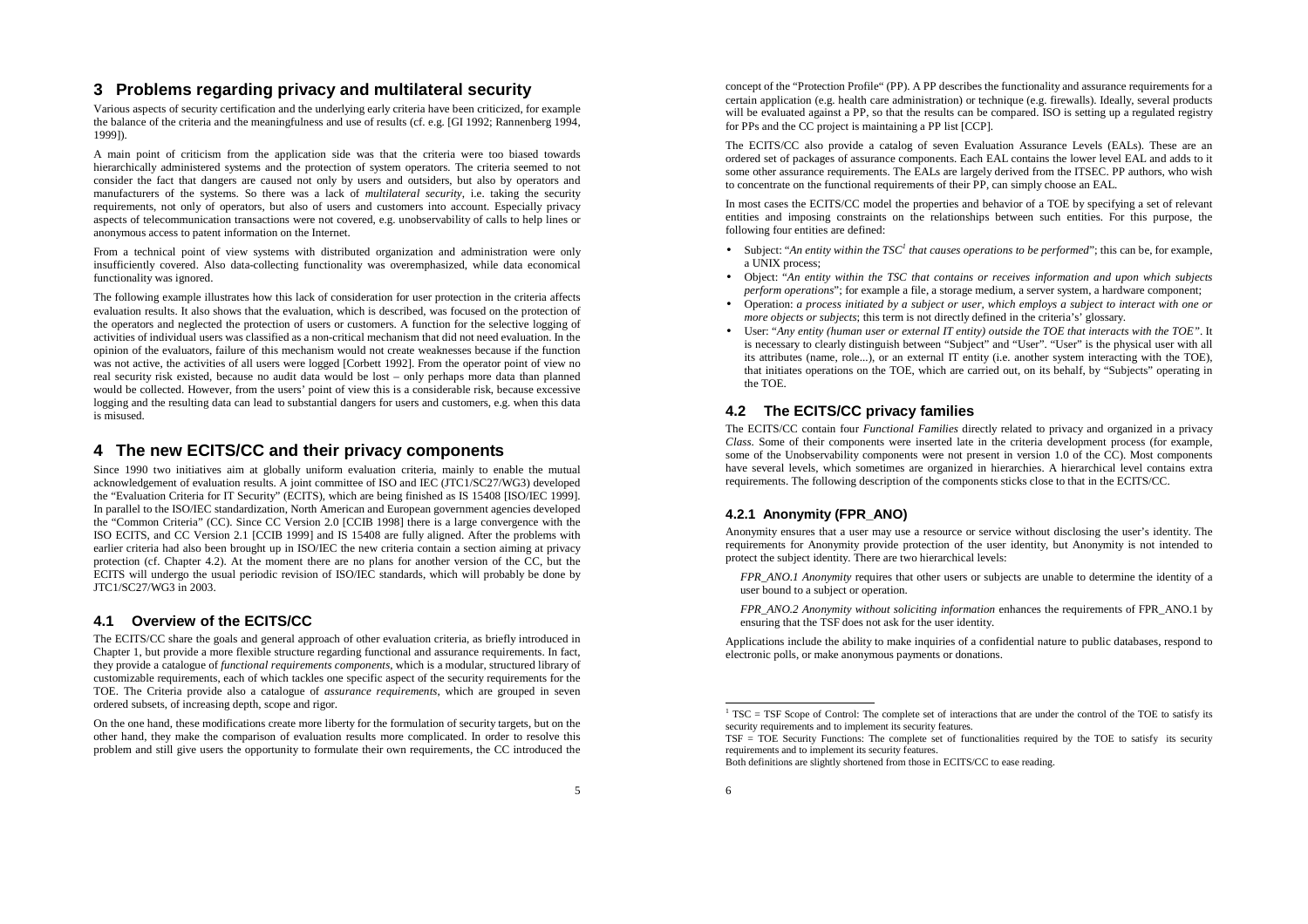#### **4.2.2 Pseudonymity (FPR\_PSE)**

Pseudonymity ensures that <sup>a</sup> user may use <sup>a</sup> resource or service without disclosing its user identity, but can still be accountable for that use. There are three partially hierarchical levels.

*FPR\_PSE.1 Pseudonymity* requires that <sup>a</sup> set of users and/or subjects are unable to determine the identity of <sup>a</sup> user bound to <sup>a</sup> subject or operation, but that this user is still accountable for its actions.

*FPR\_PSE.2 Reversible pseudonymity* requires the TSF to provide <sup>a</sup> capability to determine the original user identity based on <sup>a</sup> provided alias. FPR\_PSE.2 is hierarchical to FPR\_PSE.1.

*FPR\_PSE.3 Alias pseudonymity* requires the TSF to follow certain construction rules for the alias to the user identity. FPR\_PSE.3 is hierarchical to FPR\_PSE.1.

Applications include the ability to charge callers for premium rate telephone services without disclosing their identity, or to be charged for the anonymous use of an electronic paymen<sup>t</sup> system.

# **4.2.3 Unlinkability (FPR\_UNL)**

Unlinkability ensures that <sup>a</sup> user may make multiple uses of resources or services without others being able to link these uses together.

*FPR\_UNL.1 Unlinkability* requires that users and/or subjects are unable to determine whether the same user caused certain specific operations in the system.

Applications include the ability to make multiple use of <sup>a</sup> pseudonym without creating <sup>a</sup> usage pattern that might disclose the user's identity.

#### **4.2.4 Unobservability (FPR\_UNO)**

Unobservability ensures that <sup>a</sup> user may use <sup>a</sup> resource or service without others, especially third parties, being able to observe that the resource or service is being used. There are four partially hierarchical levels.

*FPR\_UNO.1 Unobservability* requires that users and/or subjects cannot determine whether an operation is being performed.

*FPR\_UNO.2 Allocation of information impacting unobservability* requires that the TSF provide specific mechanisms to avoid the concentration of privacy related information within the TOE. Such concentrations might impact unobservability if <sup>a</sup> security compromise occurs. FPR\_UNO.2 is hierarchical to FPR\_UNO.1.

*FPR\_UNO.3 Unobservability without soliciting information* requires that the TSF does not try to obtain privacy related information that might be used to compromise unobservability.

*FPR\_UNO.4 Authorised user observability* requires the TSF to provide one or more authorized users with <sup>a</sup> capability to observe the usage of resources and/or services.

Applications include technology for telecommunications privacy, especially for avoiding traffic analysis to enforce constitutional rights, organizational policies, or defense requirements.

# **5 Experimenting by writing Protection Profiles for mixes**

As the ECITS/CC aim at covering security requirements also for untraditional applications that were not covered in earlier criteria, it seemed useful to experiment with the new approach by using it. Actually, during the development of the CC <sup>a</sup> number of example PPs had been produced on the basis of CC V1.0 for testing purposes (see [CCP]), but there was no (published) PP aiming at privacy requirements. To gain more experience as to whether the ECITS/CC are complete and adequate enough to express requirements on privacy friendly functionality, some example PPs were written.

The mix application (cf. Chapter 6) was chosen because it is <sup>a</sup> prime example of <sup>a</sup> distributed application where multilateral security concerns involving operators and users come into existence. The availability of an extensive literature on the subject, of real world implementations and the interest that anonymous and untraceable communication have gained recently, are also all favorable reasons which make this kind of application an ideal testing ground.

The development of the PPs started with an initial survey of the mix literature and implementations to ge<sup>t</sup> acquainted with the underlying concepts and technology. A mix implementation was installed and operated in <sup>a</sup> controlled manner for <sup>a</sup> couple of weeks. This process resulted in the enumeration of <sup>a</sup> set of threats that were then used as the basis of the PPs (cf. 7.2).

# **6 Short introduction into mixes**

A mix is <sup>a</sup> remailer system with the objective of hiding the correspondence between sender and recipient of <sup>a</sup> message. The concep<sup>t</sup> was introduced by D. Chaum in 1981 [Chaum 1981] and has been subsequently refined and applied to other applications besides email, such as ISDN telephony and WWW access (e.g. [SGR 1997, JMPPW 1998, ZKS 1999]). This basic functionality allows achieving unlinkability of communicating partners, but anonymity can also be achieved if the sender does not explicitly state its identity in the message. As <sup>a</sup> further development also pseudonymity can be implemented using <sup>a</sup> mix remailer system, using so-called "return addresses".

There are at least two working implementations of mixes: the first one, is <sup>a</sup> free software called Mixmaster [Cottrell], which evolved from <sup>a</sup> first-generation plain anonymizing remailer to <sup>a</sup> complete mix system in 1994. The software is now in use at various sites, but is generally administered by volunteers and thus not ap<sup>t</sup> for widespread commercial use.

A commercial pseudonym-based mix system is being produced by Zero Knowledge Systems [ZKS 1999], which offers <sup>a</sup> client product for sending email through <sup>a</sup> set of independently administered nodes. Some of these nodes are administered by ZKS, which also produces the remailer software.

A mix system achieves untraceability of messages essentially by deploying <sup>a</sup> distributed architecture, where each node is independently administered. The sender selects <sup>a</sup> path in the mix network to reach the receiver, and each node resends the message to the next one according to instructions presen<sup>t</sup> in the message itself. The message is encrypted in such <sup>a</sup> way that each relay node only gets to know the node from which it received the message and the node to which it forwarded the message.

# **7 The Protection Profiles written**

Several Protection Profiles were written to cover the features and threats regarding mixes and to test the Common Criteria privacy components. Section 7.1 documents the development history of the PPs and their versions, Section 7.2 gives an overview of the threats considered. The remaining sections in this chapter document the three PPs:

• "Single Mix PP"  $(7.3)$ :

8

- "Protection Profile for an Unobservable Message Delivery Application Using Mixes" (or "Multiple Mix PP") (7.4);
- "User-oriented PP for Unobservable Message Delivery Using Mix Networks" (7.5) This PP is described in most detail giving <sup>a</sup> mapping from threats and other assumptions to security objectives and functional components.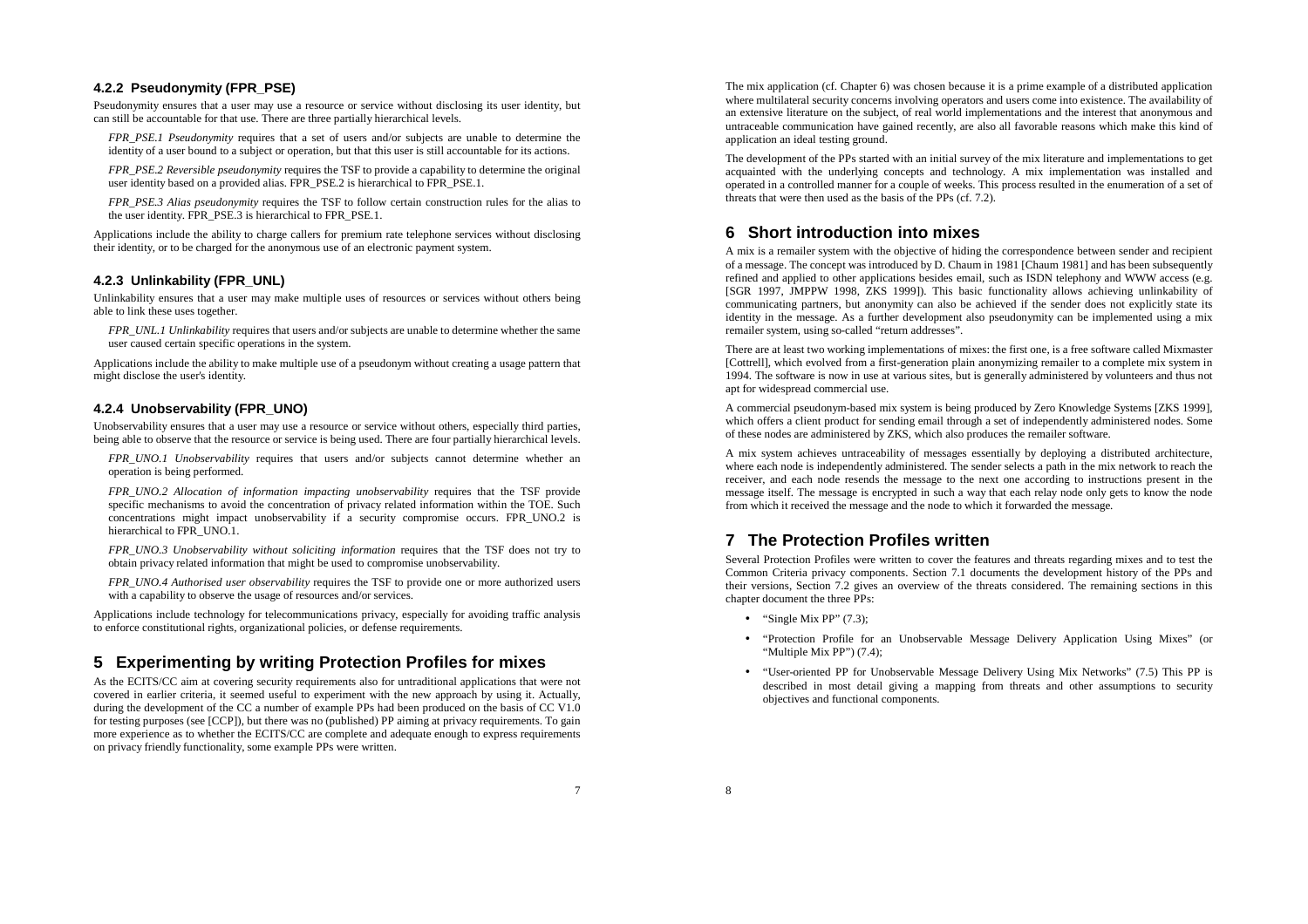# **7.1 Development history of the Protection Profiles**

The development history of the Protection Profiles already shows some of the issues coming up and is therefore documented here. The following figure gives an overview of the development history; the boxes represen<sup>t</sup> PPs and are positioned in <sup>a</sup> temporal order (temporal axis from top to bottom); the arrows connecting the PPs represen<sup>t</sup> <sup>a</sup> "flow of knowledge" (i.e. e. addressed threats, security objectives) from one PP to the other.



*Figure 2: PP Development history*

Initially, <sup>a</sup> choice was made to write two PPs following an "architectural" subdivision suggested also by the criteria, i.e. writing <sup>a</sup> PP for <sup>a</sup> single mix node ("Single Mix Protection Profile"), and then one for the whole mix network ("Protection Profile for an Unobservable Message Delivery Application Using Mixes", or "Multiple Mix PP" [Iachello 1999b]). This represents <sup>a</sup> rather traditional way of subdividing security problems into manageable pieces, and derives from the "secure each par<sup>t</sup> to secure the system" paradigm.

In the case of the mix network, however, this path resulted in <sup>a</sup> dead-end, because the second PP, which stated requirements for the whole network, actually tried to make <sup>a</sup> compromise between the security requirements of the network, and those of the user of the network. For example, <sup>a</sup> standard option for protecting the mix network from some kinds of flooding attacks is that of keeping audit logs. This clearly endangers the potentially anonymous users, because corrup<sup>t</sup> administrators or others gaining access to the logs could use the information contained therein to trace back the messages to their original senders.

After unsuccessfully following this path, an alternative decision was made, to divide the security requirements documents based on the so-called "multiple interests" paradigm, i.e. writing one document for each of the involved parties, which in the mix system are the administrators and the users, and each time taking into account the security needs and concerns of the focused party. This approach again led to the writing of two documents: the "Single Mix Protection Profile" [Iachello 1999a], which was largely rewritten from the first PP with the same title, and the "User-Oriented Protection Profile for unobservable message delivery using Mix networks" [Iachello 1999c], which incorporated parts of the "Multiple Mix PP".

The former document states the security requirements of <sup>a</sup> single node, which overlap largely with the requirements as felt by the administrator of such node (e.g. resistance to attacks, secure operating environment, physical protection...), while the latter addresses the needs of the user with respec<sup>t</sup> to the whole network, and includes requirements of anonymity, unlinkability of communicating parties, etc.

Eventually it was found that the main challenges for the expressive power of the Criteria were posed by this second document, because some of the security requirements related to fundamental privacyenhancing properties were not to be found in the stock ECITS/CC components (cf. Chapter 11).

Choosing an EAL (see section 4.1) was easier than formulating the functional requirements. The choice is influenced by many external factors, which include the intended use and operational environment of the TOE, policies of the organization that will deploy the TOE, and the will of the sponsor to let the product be evaluated at <sup>a</sup> high level (which rises the evaluation costs).

Two rather different choices were made: for the "Single Mix PP" and the "Multiple Mix PP" <sup>a</sup> relatively low level (EAL 3) of assurance was requested; this choice was justified by the fact that the mix is <sup>a</sup> rather simple system, where the architectural security strengths derive not from the single system, but from the fact that multiple systems operate together.

The "User-Oriented Mix PP" follows another approach. The idea in this case is that the user wants to gain full assurance that the single mix systems were correctly developed, and that the architecture and project, as <sup>a</sup> whole, were examined by independent organizations. EAL 5 was chosen because it is the first EAL that introduces *complete independent testin*g of the TOE.

It is however to be noted that an independent test of the TOE is not sufficient to assure the user that the system will not be malevolently administered after deployment. The ECITS/CC assurance requirements did not aim at evaluating the operation of deployed systems. Closer to this task are risk managemen<sup>t</sup> standards like IS 13335 [ISO/IEC 1996/99] or BS7799 [BSI 1999] and related certification schemes like c:cure [c:cure].

10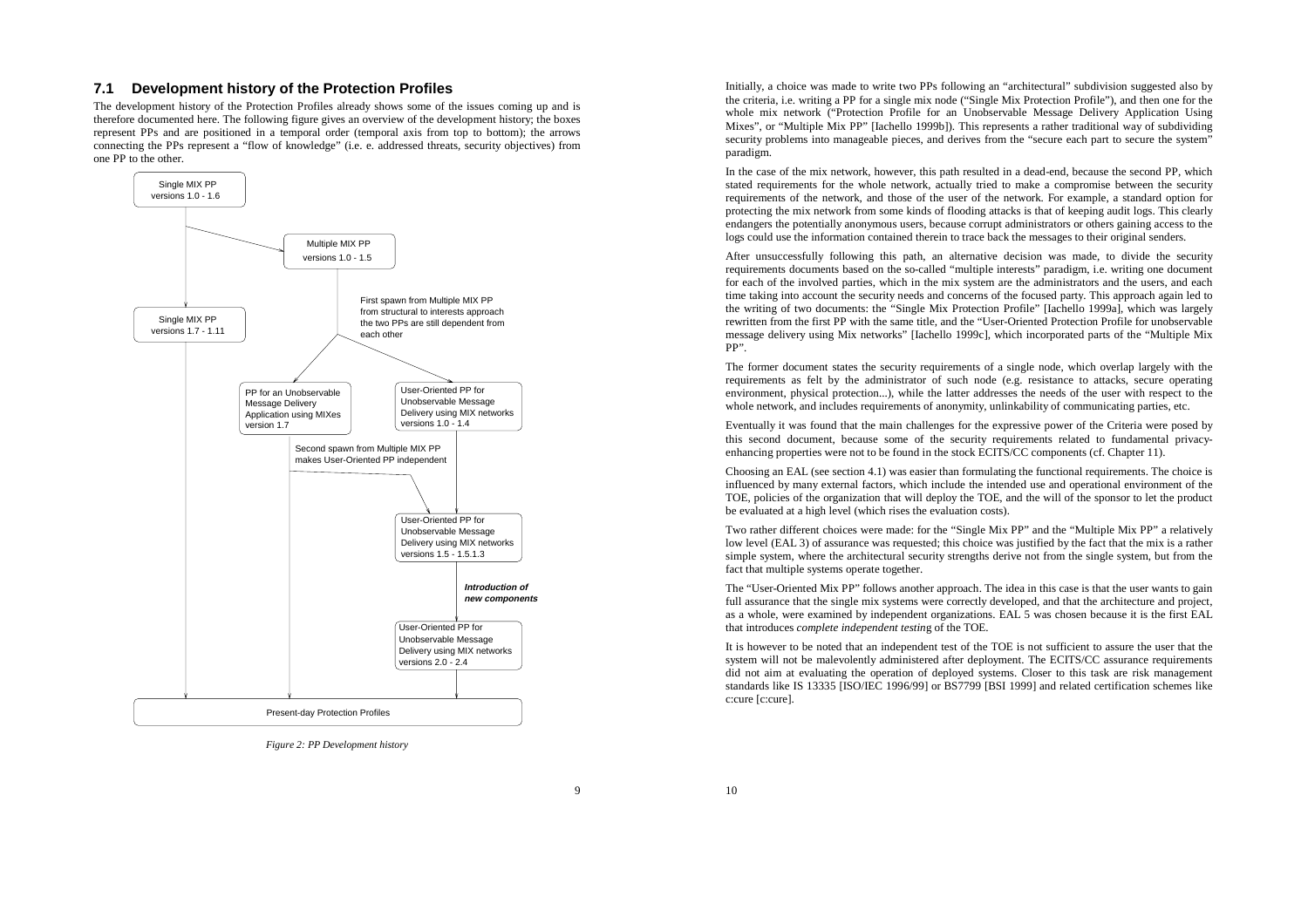# **7.2 The threats considered in the Protection Profiles**

Considering and documenting threats to <sup>a</sup> TOE is the basis of <sup>a</sup> PP. The threat list must be *complete* and *relevant*. Obviously, there is no guarantee, that <sup>a</sup> list of threats is complete. Therefore peer review and multiple incremental cycles are necessary. Each PP was rewritten many times before reaching <sup>a</sup> stable state for the time being. Moreover an analysis of the threats by the workshop participants would be welcome. Additionally, the threats must be stated in <sup>a</sup> manner to ease the formal demonstration of correspondence with the security objectives, to the degree mandated by the choice of the EAL.

The threat lists are summarized in the following table, where they are subdivided according to the three Protection Profiles written for the mix system. The threats are briefly described in terms of implementation, effects and countermeasures, and ordered by type. The threat type is one of:

- Active: the threat requires an attacker to actively interfere with the operation of the mix or network, e.g. by blocking communications,
- Passive: this kind of threat is limited to passive operation (e.g. observing traffic through a mix),
- Error: these threats derive from erroneous operation of the mix, due to e.g. bad configuration, etc.

| <b>Name</b>        | <b>Type</b> | Implementation                                                                                 | Permits Analysis       | (Potential) Effects  | Countermeasure(s)        |  |  |
|--------------------|-------------|------------------------------------------------------------------------------------------------|------------------------|----------------------|--------------------------|--|--|
| Single mix threats |             |                                                                                                |                        |                      |                          |  |  |
|                    |             | (threats to a single mix system, as seen by the mix operator, and basis for the Single mix PP) |                        |                      |                          |  |  |
| Logical access     | Active      | Gain access to the TSF                                                                         | Of administrative logs | Total failure of mix | Trusted OS.              |  |  |
|                    |             | data and algorithms                                                                            | Of mix operation       | security functions   | Limit remote             |  |  |
|                    |             |                                                                                                |                        |                      | administration           |  |  |
| Physical access    | Active      | Gain access to the TSF                                                                         | Of administrative logs | Total failure of mix | <b>Trusted</b> site      |  |  |
|                    |             | physical location                                                                              | Of mix operation       | security functions   |                          |  |  |
| Administrator      | Active      | Corrupt the administrator                                                                      | Of administrative logs | Total failure of mix | Organizational policies, |  |  |
| corruption         |             |                                                                                                | Of mix operation       | security functions   | Operation review         |  |  |
| Replay attack      | Active      | Intercept and resend a                                                                         | Of outgoing traffic    | Leak of (partial)    | Replay detection on      |  |  |
|                    |             | message many times                                                                             |                        | information          | message paths            |  |  |
| Flooding attack    | Active      | Flood mix with dummy                                                                           | n/a                    | Interruption of      | Flooding resistant mix   |  |  |
| (DoS)              |             | messages                                                                                       |                        | service              | and OS.                  |  |  |
|                    |             |                                                                                                |                        |                      | Origin check             |  |  |
| Flooding attack    | Active      | Flood mix with known                                                                           | Of outgoing traffic    | Leak of information  | Origin check message     |  |  |
| (traffic analysis) |             | messages                                                                                       |                        | on singled-out       | path                     |  |  |
| Size analysis      | Passive     | Intercept messages and                                                                         | Of ingoing and         | Leak of information  | Standard and fixed       |  |  |
|                    |             | record their sizes                                                                             | outgoing traffic       | on message paths     | message size             |  |  |
| Timing analysis    | Passive     | Intercept messages and                                                                         | Of ingoing and         | Leak of (partial)    | Random delay strategies  |  |  |
|                    |             | record their transmission                                                                      | outgoing traffic       | information on       |                          |  |  |
|                    |             | times                                                                                          |                        | message paths        |                          |  |  |
| Order analysis     | Passive     | Intercept messages and                                                                         | Of ingoing and         | (Partial)            | Random reordering        |  |  |
|                    |             | record their order                                                                             | outgoing traffic       | information on       | strategies               |  |  |
|                    |             |                                                                                                |                        | message paths        |                          |  |  |
| Content-based      | Passive     | Intercept messages and                                                                         | Of ingoing and         | Leak of complete     | Encryption of message    |  |  |
| traffic analysis   |             | read their content                                                                             | outgoing traffic       | information on       | traffic                  |  |  |
|                    |             |                                                                                                |                        | message paths        |                          |  |  |
| Mismanagement      | Error       | Mismanagement of some                                                                          | n/a                    | Loss of TOE          | Documentation.           |  |  |
|                    |             | <b>TSF</b>                                                                                     |                        | security properties  | Design for               |  |  |
|                    |             |                                                                                                |                        |                      | manageability,           |  |  |
|                    |             |                                                                                                |                        |                      | Organizational policies  |  |  |
| Processing error   | Error       | Accidental processing                                                                          | n/a                    | Unreliable service   | Redundancy assurance     |  |  |
|                    |             | error resulting in                                                                             |                        |                      | techniques               |  |  |
|                    |             | truncation, loss,                                                                              |                        |                      |                          |  |  |
|                    |             | alteration of messages                                                                         |                        |                      |                          |  |  |

| <b>Name</b>                                       | <b>Type</b> | Implementation                                                                                                | Permits Analysis                                       | (Potential) Effects                                          | Countermeasure(s)                                                          |
|---------------------------------------------------|-------------|---------------------------------------------------------------------------------------------------------------|--------------------------------------------------------|--------------------------------------------------------------|----------------------------------------------------------------------------|
| <b>Multiple mix threats</b>                       |             | (threats to the entire mix network, or related to the network connections, and basis for the Multiple mix PP) |                                                        |                                                              |                                                                            |
| Network block                                     | Active      | Block the network<br>connections to part of the<br><b>TOE</b>                                                 | $n/a$ .                                                | Interruption of<br>service.<br>Degraded service              | Organizational policies,<br>distribution of the TOE                        |
| Impersonation                                     | Active      | Intercept and redirect the<br>network connections to<br>part of the TOE                                       | Of requested traffic in<br>the impersonated<br>network | Degraded service,<br>Leak of information<br>on message paths | Encryption,<br>Sound key distribution<br>policy                            |
| Message<br>interception                           | Passive     | Intercept and read<br>messages                                                                                | Message content<br>exchanged by parts of<br>the TOE    | Leak of information<br>on message paths                      | Encryption                                                                 |
| Network<br>unreliability                          | Error       | Accidental damage of<br>messages (truncation,<br>loss, alteration)                                            | n/a                                                    | Unreliable service                                           | Redundancy (multiple<br>path),<br>Error detection and<br>report            |
| Mismanagement<br>of network<br>security functions | Error       | Erroneous configuration<br>of the TSF                                                                         | n/a                                                    | Loss of security<br>properties                               | Documentation,<br>Design for<br>manageability,<br>Organizational practices |
| <b>User mix threats</b>                           |             | (Threats as seen by the User and basis of the User-oriented mix PP)                                           |                                                        |                                                              |                                                                            |
| Untrusted mix                                     | Active      | A mix in the network<br>may be compromised<br>and reveal tracing<br>information                               | Of transiting messages                                 | Exposure of linking<br>information                           | Division of trust                                                          |
| Mix conspiracy                                    | Active      | Some mixes in the<br>network may conspire to<br>share and analyze traffic<br>information                      | Of transfer logs and<br>TSF operation                  | Loss of expected<br>security<br>functionalities              | Organizational policies,<br>Independent<br>administration                  |
| Forgery                                           | Active      | An attacker may send<br>forged messages using a<br>user's origin credentials                                  | n/a                                                    | Loss of<br>accountability<br>properties                      | Use of digital signatures                                                  |
| Intercept                                         | Passive     | Messages are intercepted<br>while transiting from<br>user to a mix                                            | Of incoming and<br>outgoing traffic                    | Information on use<br>patterns                               | Generation of dummy<br>messages by the users                               |
| Misuse                                            | Error       | Erroneous use of the TSF<br>by the user                                                                       | n/a                                                    | Loss of expected<br>security<br>functionalities              | Documentation.<br>Ease of use                                              |
| Unreliability                                     | Error       | The connecting network<br>may be unreliable,<br>resulting in message loss,<br>truncation or alteration        | n/a                                                    | Unreliable service                                           | Redundancy,<br>Error detection                                             |

*Table 2: Threats used as basis for the Protection Profile*

The threats in the preceding list are then stated in each Protection Profile as formal threats, adhering to the requirements imposed by the PP structure as described in the CC, as shown in the following sections.

The complete text of the PPs [Iachello 1999a, b, c] is freely available and also contains extensive justifications for the selection of threats and countermeasures.

# **7.3 Single Mix Protection Profile**

12

The Single Mix Protection Profile was written to address the security problems of <sup>a</sup> single mix system, without consideration towards the necessities of the user (who wants to send anonymous mail) and also ignoring all the security threats, which may derive from the connection of the system with other mixes.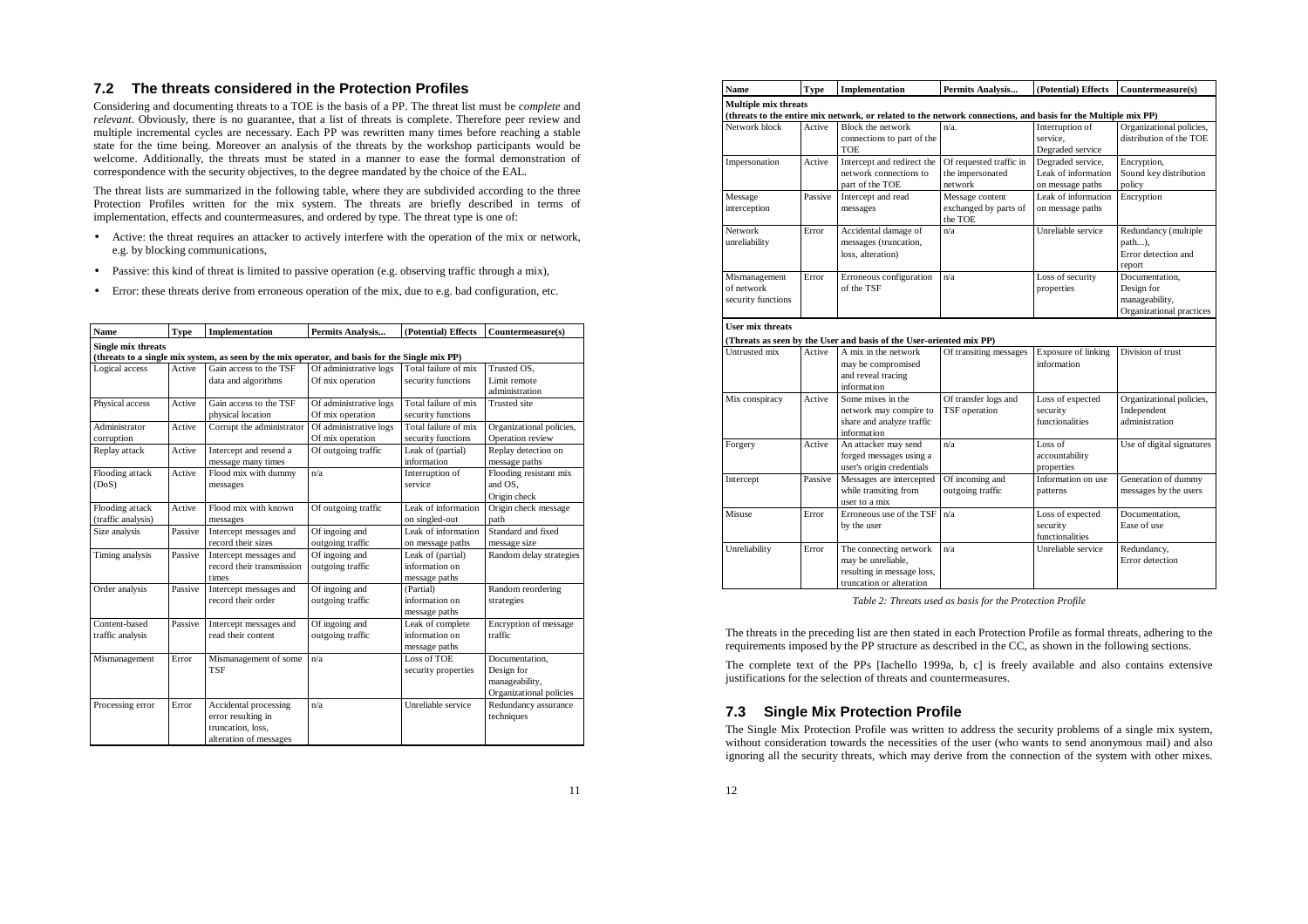The threat list of this Protection Profile includes items such as *flooding attacks, logical access to the TOE*,<br>replay attacks, traffic size analysis, as shown in the following table. The last two threats (marked with "TE") are intended to be countered not only by the mix itself but also by the environment (operating The threat list of this Protection Profile includes items such as *flooding attacks, logical access to the TOE, replay attacks, traffic size analysis,* as shown in the following table. The last two threats (marked with "TE") are intended to be countered not only by the mix itself but also by the environment (operating system, etc.). system, etc.).

derive from a detailed analysis of the operation, and risks, of mix networks, both from a practical point of view and from a theoretical one. Afterwards, an informal threat list is produced (see the previous section), whic At this point a general observation regarding the following lists of threats is necessary. These threat lists derive from a detailed analysis of the operation, and risks, of mix networks, both from a practical point of At this point a general observation regarding the following lists of threats is necessary. These threat lists view and from a theoretical one. Afterwards, an informal threat list is produced (see the previous section), which is then used to build a more structured threat list, which complies with the structural requirements (ease of correspondence demonstration, avoiding overlapping threats, etc.) needed by the PP. (ease of correspondence demonstration, avoiding overlapping threats, etc.) needed by the PP.

issues, either by stating assumptions, or by indicating possible threats. However, the decision of how to subdivide assumptions and threats is a very delicate one, because assumptions clearly do not need to be addressed by the PP, but may hide some major security issues, thus causing the PP to be ineffective. The lists must be, obviously, considered together with assumptions, which are also included in separate tables. The idea behind this structure is that the PP should aim at *completeness* in addressing the security The lists must be, obviously, considered together with assumptions, which are also included in separate tables. The idea behind this structure is that the PP should aim at *completeness* in addressing the security issues, either by stating assumptions, or by indicating possible threats. However, the decision of how to subdivide assumptions and threats is a very delicate one, because assumptions clearly do not need to be addressed by the PP, but may hide some major security issues, thus causing the PP to be ineffective.

| Threat Label                  | <b>Description</b>                                                                                                                                                                                                                                                                                                                                      |
|-------------------------------|---------------------------------------------------------------------------------------------------------------------------------------------------------------------------------------------------------------------------------------------------------------------------------------------------------------------------------------------------------|
| T.DenialOfService             | An attacker may try flooding the mix with a great amount of messages, thus causing an<br>overload on the mix and possibly leading to Denial of Service by the mix.                                                                                                                                                                                      |
| T.FloodingAttack              | An attacker may try flooding the mix with a great amount of messages, to single out only one<br>unknown message and discover its destination.                                                                                                                                                                                                           |
| T.ForgeOrigin                 | This can be done for various reasons, for example to hide a flooding attack.<br>An attacker may send to the mix messages with a forged origin field.                                                                                                                                                                                                    |
| T.InterceptMessages           | The attacker may use intercepted messages to perform a traffic analysis to reveal input/output<br>An attacker may intercept and read the content of the messages (including the message origin<br>and final destination, arrival and departure order and time) exchanged by users and the mix or<br>message flow patterns.<br>between mixes.            |
| T.LogicalAccess               | An attacker (this includes unauthorized users of the host system) may gain access to the mix.<br>This may cause the complete failure of the mix.                                                                                                                                                                                                        |
| T.ReplayAttack                | An attacker may intercept an incoming message and feed it to the mix many times, and, by<br>checking the outgoing messages, discover where it is directed.                                                                                                                                                                                              |
| T.SizeAnalysis                | An attacker may track the sizes of incoming and outgoing messages, thus linking origin and<br>destination.                                                                                                                                                                                                                                              |
| T.WrapAndImpede               | An attacker may completely wrap the mix, thus selectively or totally impeding exchange of<br>messages with the users or other mixes.                                                                                                                                                                                                                    |
| TE.UntrustworthyAdministrator | The mix administrator may abuse his trust and compromise completely the operation of the<br>mix.                                                                                                                                                                                                                                                        |
|                               | Possible actions include: recompiling the mix application and modifying its behaviour, so to<br>trace messages, and impairing the mix and causing DoS.                                                                                                                                                                                                  |
| TE.ProperAdministration       | confidential security attributes of the mix, and the administrative practice, such as not using a<br>This includes both the administration of the mix itself, such as unintentionally disclosing the<br>The mix may be administered by the mix administrator in an insecure or careless manner.<br>trusted channel when remotely administering the mix. |

Table 3: Threats in the Single Mix Protection Profile *Table 3: Threats in the Single Mix Protection Profile*

The following table lists the assumptions related to the previous threat list. The following table lists the assumptions related to the previous threat list.

| <b>Assumption Label Description</b> |                                                                                                                                                                                                                     |
|-------------------------------------|---------------------------------------------------------------------------------------------------------------------------------------------------------------------------------------------------------------------|
| A. Environment                      | The mix works in a networked environment, on a single host.                                                                                                                                                         |
| A.Spam                              | In case of a spam attack, the mix may not be able to satisfy its goal.                                                                                                                                              |
| A. Dedicated Host                   | The mix is the only process on its host system. Its administrator coincides with the host's system                                                                                                                  |
|                                     | administrator.                                                                                                                                                                                                      |
|                                     | This assumption, and the following, is one possible formulation of the main relevant assumption: that the<br>host operating system will not allow or cause security breaches against the TOE. Having the mix as the |
|                                     | only application of the host system greatly reduces the complexity of the host's analysis.                                                                                                                          |
| A.OS                                | The Operating System of the host of the mix identifies authorized users and protects the mix operation and                                                                                                          |
|                                     | its data with regard to confidentiality, integrity, availability, and accountability.                                                                                                                               |

Table 4: Assumptions in the Single Mix Protection Profile *Table 4: Assumptions in the Single Mix Protection Profile* The following table shows the list of functional components used by the PP to address the shown threats.<br>All the functional components are taken from the ECITS/CC catalog. Each of the selected components<br>listed in the tabl All the functional components are taken from the ECITS/CC catalog. Each of the selected components listed in the table introduces into the PP a number of atomic requirements that can be tailored by the The following table shows the list of functional components used by the PP to address the shown threats.

| author.    |                                    |                                                                                                                                                                                                                                                                                                             |
|------------|------------------------------------|-------------------------------------------------------------------------------------------------------------------------------------------------------------------------------------------------------------------------------------------------------------------------------------------------------------|
| Short name | Unique name                        | <b>Component Description and Comments</b>                                                                                                                                                                                                                                                                   |
| FAU_ARP.1  | Security alarms                    | This family defines the response to be taken in case of detected events<br>indicative of a potential security violation.                                                                                                                                                                                    |
|            |                                    | detected (e.g. Spam attack, Access to the security functions) For example,<br>This requirement states what the mix should do when a security violation is<br>the TOE may inform the administrator of potential attacks, and possibly<br>switch to a secure fail mode upon detection of security violations. |
| FAU_GEN.I  | Audit data generation              | Audit data generation defines the level of auditable events, and specifies the<br>list of data that shall be recorded in each record.                                                                                                                                                                       |
|            |                                    | This component requires the TOE to generate an audit trail, which can then<br>be used by an automated or manual attack analysis and by an attack alarm<br>system.                                                                                                                                           |
| FAU_SAA.3  | Simple attack heuristics           | search for signature events may occur in real-time or during a post-collection<br>signature events that represent a significant threat to TSP enforcement. This<br>Simple attack heuristics, the TSF shall be able to detect the occurrence of<br>batch-mode analysis.                                      |
|            |                                    | This component is used to require the TOE to provide some means for<br>automatic detection of (and thus reaction to) potential attacks.                                                                                                                                                                     |
| FAU_SAR.1  | Audit review                       | This component ensures that the audit trail is readable and understandable.<br>Audit review provides the capability to read information from the audit<br>records.                                                                                                                                          |
| FAU_STG.1  | Protected audit data trail storage | Protected audit trail storage, requirements are placed on the audit trail. It will<br>be protected from unauthorized deletion and/or modification.                                                                                                                                                          |
|            |                                    | tampering. Only the authorized administrator is permitted to do anything to<br>This component is chosen to ensure that the audit trail is protected from<br>the audit trail.                                                                                                                                |
| FAU_STG.4  | Prevention of audit data loss      | Prevention of audit data loss specifies actions in case the audit trail is full.                                                                                                                                                                                                                            |
|            |                                    | and will be able to take care of the audit trail should it become full. But this<br>This component ensures that the authorized administrator will be informed<br>FAU_GEN.1 occur. Thus the authorized administrator is permitted to<br>component also ensures that no other auditable events as defined in  |
|            |                                    | perform potentially auditable actions though these events will not be<br>recorded until the audit trail is restored to a non-full status.                                                                                                                                                                   |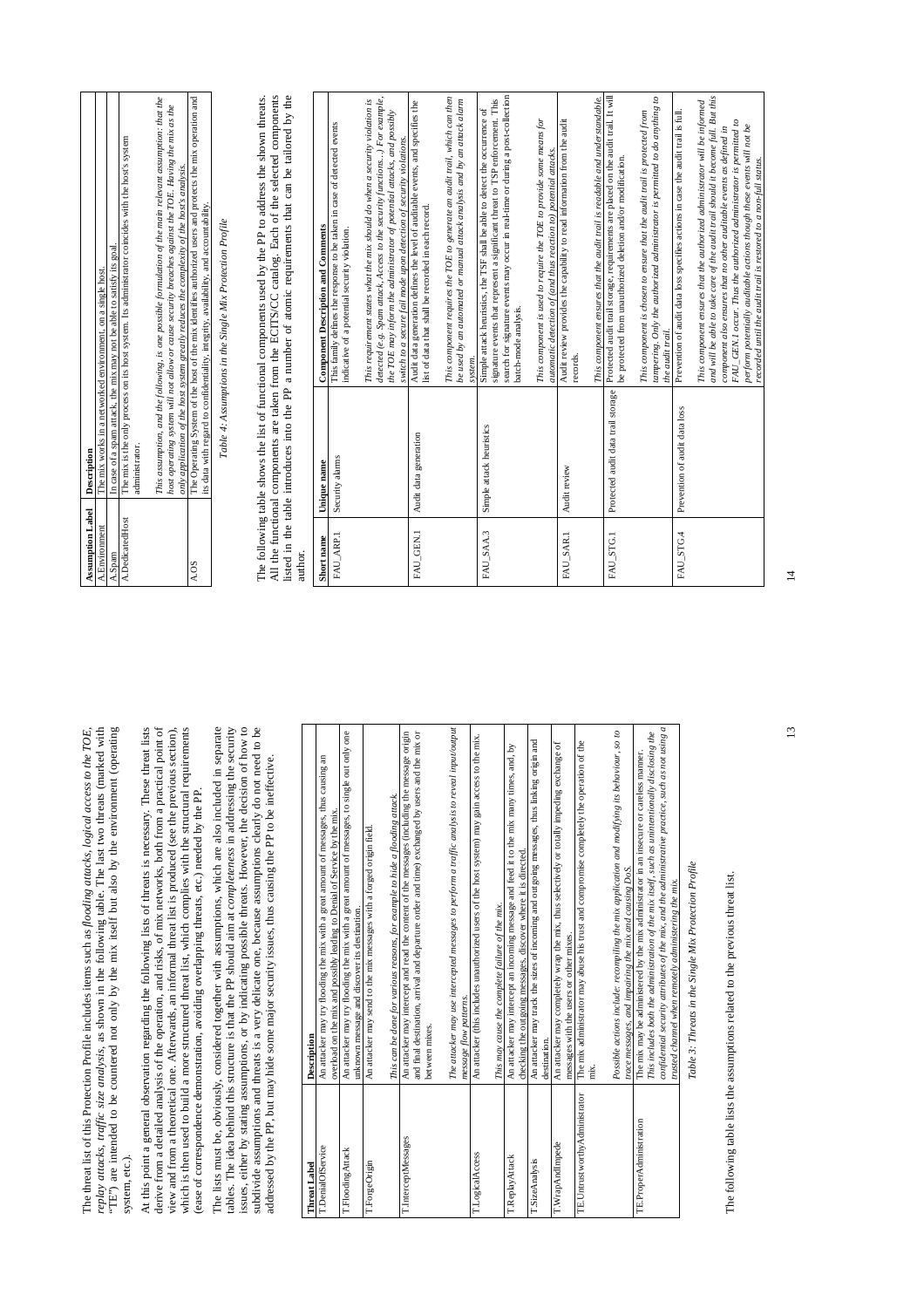| Short name | Unique name                                         | Component Description and Comments                                                                                                                                                                                                                                                                                                                                        |
|------------|-----------------------------------------------------|---------------------------------------------------------------------------------------------------------------------------------------------------------------------------------------------------------------------------------------------------------------------------------------------------------------------------------------------------------------------------|
| FCS_CKM.1  | Cryptographic key generation                        | Cryptographic key generation requires cryptographic keys to be generated in<br>accordance with a specified algorithm and key sizes that can be based on an<br>assigned standard.                                                                                                                                                                                          |
|            |                                                     | This and the following two requirements are included in the PP but left<br>unspecified, since cryptographic standards evolve rapidly.                                                                                                                                                                                                                                     |
| FCS CKM.2  | Cryptographic key distribution                      | Cryptographic key distribution requires cryptographic keys to be distributed<br>in accordance with a specified distribution method that can be based on an<br>assigned standard.                                                                                                                                                                                          |
| FCS_CKM.4  | Cryptographic key destruction                       | Cryptographic key destruction requires cryptographic keys to be destroyed<br>in accordance with a specified destruction method that can be based on an<br>assigned standard.                                                                                                                                                                                              |
| FCS_COP.1  | Cryptographic operation                             | Cryptographic operation requires a cryptographic operation to be performed<br>specified sizes. The specified algorithm and cryptographic key sizes can be<br>in accordance with a specified algorithm and with a cryptographic key of<br>based on an assigned standard.                                                                                                   |
|            |                                                     | The type and strength of the cryptographic functions is also left unspecified,<br>and must be determined in accordance to the intended use of the TOE, and<br>the perceived threats.                                                                                                                                                                                      |
| FDP_IFC.1  | Subset information flow control                     | Subset information flow control requires that each identified information<br>flow control SFP be in place for a subset of the possible operations on a<br>subset of information flows in the TOE.                                                                                                                                                                         |
|            |                                                     | This requirement (and the following) identifies the security attributes (e.g.<br>routing information) and the allowed information flows through the mix.                                                                                                                                                                                                                  |
| FDP_IFF.1  | Simple security attributes                          | information. It specifies the rules that must be enforced by the function, and<br>This component requires security attributes on information and on subjects<br>that cause that information to flow or that act as recipients of that<br>describes how security attributes are derived by the function.                                                                   |
| FDP_IFF.4  | Partial elimination of illicit<br>information flows | Partial elimination of illicit information flows requires the SFP to cover the<br>elimination of some (but not necessarily all) illicit information flows.                                                                                                                                                                                                                |
|            |                                                     | Information about the correlation of origin with destination may reach the<br>attacker through a covert timing or storage covert channel, if care is not<br>used in to blocking such information leakage; this information may help<br>timing, order, and size analysis attacks, and flooding attacks. This<br>requirement ensures that such leakage does not take place. |
| FDP_RIP.2  | Full residual information<br>protection             | Full residual information protection requires that the TSF ensure that any<br>residual information content of any resources is unavailable to all objects<br>upon the resource's allocation or deallocation.                                                                                                                                                              |
|            |                                                     | This component requires the TOE not to retain data that could be used by an<br>unauthorized user of the security attributes management functions or by a<br>malevolent administrator to trace messages. (According to the ECITS/CC,<br>this component only relates to "residual" data - storage space that is not<br>overwritten after use, etc.)                         |
| FDP_SDI.2  | Stored data integrity monitoring<br>and action      | the first component by allowing for actions to be taken as a result of an error<br>Stored data integrity monitoring and action adds the additional capability to<br>detection.                                                                                                                                                                                            |
|            |                                                     | This component is needed for the correct operation of the TOE. If a message<br>is modified while out of TSF control (e.g. by an attacker), this component<br>shall ensure that the message will be discarded as invalid prior to<br>processing.                                                                                                                           |

| Short name | Unique name                                 | <b>Component Description and Comments</b>                                                                                                                                                                                                                                                                                                      |
|------------|---------------------------------------------|------------------------------------------------------------------------------------------------------------------------------------------------------------------------------------------------------------------------------------------------------------------------------------------------------------------------------------------------|
| FDP_UCT.1  | Inter-TSF user data                         | Basic data exchange confidentiality, the goal is to provide protection from<br>disclosure of user data while in transit.                                                                                                                                                                                                                       |
|            | confidentiality transfer<br>protection      |                                                                                                                                                                                                                                                                                                                                                |
|            |                                             | This component ensures the data confidentiality during transport of the user<br>data (namely, messages) between separate TSFs and between user and TSF.<br>the former requires messages to be confidential (e.g. by using encryption),<br>The FDP_UCT.1 and the FCS_COP.1 components work together (that is,                                   |
| FMT_MSA.1  | Management of security<br>attributes        | Management of security attributes allows authorized users (roles) to manage<br>the latter sets requirements on the cryptographic functions.)<br>the specified security attributes.                                                                                                                                                             |
|            |                                             | messages, as they are integral part of the data needed by the mix to operate<br>Nobody may modify or change the security attributes associated with<br>correctly. The mix does not store user data other than the transiting<br>messages, so there is no further data to manage.                                                               |
| FMT_MSA.2  | Secure security attributes                  | Secure security attributes ensures that values assigned to security attributes<br>are valid with respect to the secure state.                                                                                                                                                                                                                  |
|            |                                             | This component requires the TOE to perform validity checks on the security<br>attributes used by the TOE itself, such as (local) origin and destination<br>addresses of messages, message signatures and keys, and the like.                                                                                                                   |
| FPR_ANO.2  | Anonymity without soliciting<br>information | FPR_ANO.1 by ensuring that the TSF does not ask for the user identity.<br>Anonymity without soliciting information enhances the requirements of                                                                                                                                                                                                |
|            |                                             | This component (and the following) ensures that the TOE can be used<br>without the user being required of disclosing his own identity.                                                                                                                                                                                                         |
| FPR_UNL.1  | Unlinkability                               | Unlinkability requires that users and/or subjects are unable to determine<br>whether the same user caused certain specific operations in the system.                                                                                                                                                                                           |
| FPT_FLS.1  | Fail with preservation of secure<br>state   | Failure with preservation of secure state requires that the TSF preserve a<br>secure state in the face of the identified failures.                                                                                                                                                                                                             |
|            |                                             | This component is used to force the TOE into biasing its operations towards<br>user is more interested in using a safe mix, rather than reliable one, since<br>the TOE is anyhow intended to be used in an environment where multiple<br>a more secure than reliable operation. The rationale behind this is that a<br>mixes are in operation. |
| FPT RCV.1  | Manual recovery                             | Manual recovery, allows a TOE to only provide mechanisms that involve<br>human intervention to return to a secure state.                                                                                                                                                                                                                       |
|            |                                             | analyze the audit records, understand the reason that caused the failure, and<br>This component allows for administrators to restore mix operation after a<br>failure; prior to reactivating the mix, however, the administrator shall<br>remove its cause.                                                                                    |
| FPT_RPL.1  | Replay detection                            | Replay detection requires that the TSF shall be able to detect the replay of<br>identified entities.                                                                                                                                                                                                                                           |
| FPT_STM.1  | Reliable time stamps                        | Reliable time stamps requires that the TSF provide reliable time stamps for<br>TSF functions.                                                                                                                                                                                                                                                  |
|            |                                             | This component (and the following) is selected to satisfy dependencies by<br>other components.                                                                                                                                                                                                                                                 |
| FPT_TST.1  | TSF testing                                 | authorized user, or when other conditions are met. It also provides the ability<br>TSF testing provides the ability to test the TSF's correct operation. These<br>tests may be performed at start-up, periodically, at the request of the<br>to verify the integrity of TSF data and executable code.                                          |
|            |                                             |                                                                                                                                                                                                                                                                                                                                                |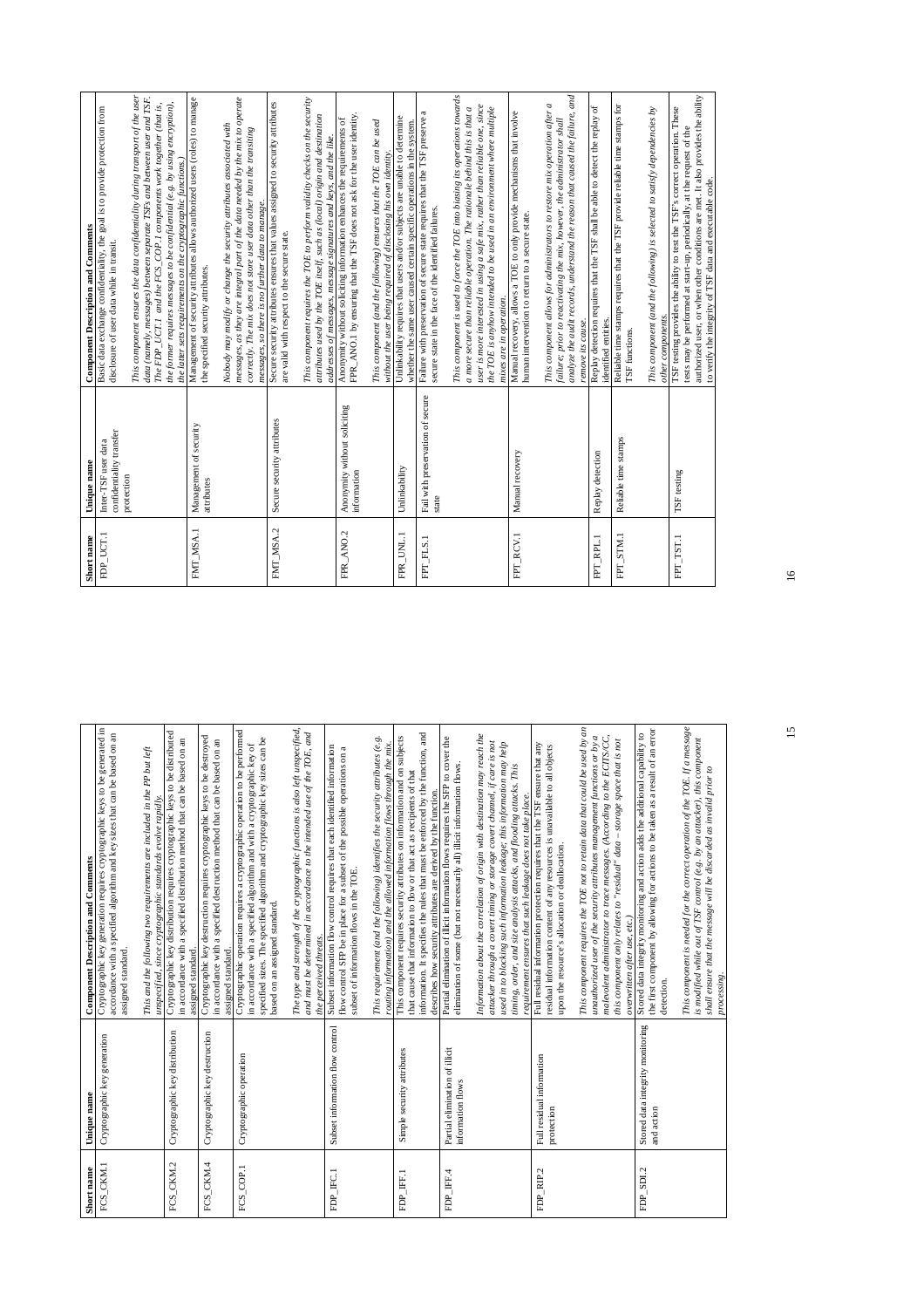| <b>Short</b> name | Unique name               | <b>Component Description and Comments</b>                                    |
|-------------------|---------------------------|------------------------------------------------------------------------------|
| FTP ITC.1         | Inter-TSF trusted channel | Inter-TSF trusted channel requires that the TSF provide a trusted            |
|                   |                           | communication channel between itself and another trusted IT product.         |
|                   |                           | This component is selected to ensure the presence of a trusted channel in    |
|                   |                           | inter-TSF communication. The channel provides for confidential and           |
|                   |                           | untampered communication between trusted IT products, namely, mixes;         |
|                   |                           | such channel might not be reliable, nor does it provide for party            |
|                   |                           | <i>identification.</i>                                                       |
| FTP TRP.1         | Trusted path              | Trusted path requires that a trusted path between the TSF and a user be      |
|                   |                           | provided for a set of events defined by a PP/ST author. The user and/or the  |
|                   |                           | TSF may have the ability to initiate the trusted path.                       |
|                   |                           | This component is selected to ensure the presence of a trusted path between  |
|                   |                           | the TSF and the user; such a path might not be reliable, nor does it provide |
|                   |                           | for identification of the communicating party.                               |

*Table 5: Functional Components in the Single Mix Protection Profile*

The selected EAL (Evaluation Assurance Level) is 3. This EAL was selected because it is commonly considered the highest attainable EAL through current not security oriented development practices. Moreover EAL 3 was considered as <sup>a</sup> good compromise between the TOE analysis complexity and the intended use of the TOE. Recall that <sup>a</sup> single mix is to be used in <sup>a</sup> network, and the real strength of the system relies upon the existence of <sup>a</sup> large number of independent systems.

### **7.4 Multiple Mix Protection Profile**

The "Protection Profile for an Unobservable Message Delivery Application Using Mixes" (or Multiple Mix Protection Profile) was written initially to complement the previous, and to take into account both the entire network of mixes, and the requirements set by the user, which sees the mix network as one homogeneous and opaque entity. Thus, the threats this PP addresses include threats like *message interception* and *denial of service,* as shown in the following table.

Some of the threats may appear to be too obvious to be included in the threat list (as the T.MixPeek threat, which states the possibility of a mix to read the information contained in a message which is not encrypted.) However, such <sup>a</sup> statement is necessary exactly to make sure that all messages which transit through the mix system are encrypted in such <sup>a</sup> way that each mix will not be able to read the content of the message apar<sup>t</sup> from the information of the next node where to send it.

| <b>Threat Label</b>                                                                                                                                  | <b>Description</b>                                                                                                                                 |
|------------------------------------------------------------------------------------------------------------------------------------------------------|----------------------------------------------------------------------------------------------------------------------------------------------------|
| T.DenialOfService                                                                                                                                    | The TOE may be isolated from the users by blocking the network connections, and causing DoS.                                                       |
|                                                                                                                                                      | This threat applies to the TOE as well as to the surrounding environment. The PP will however only                                                 |
|                                                                                                                                                      | address if from the TOE point of view.                                                                                                             |
| T.MessageInterception                                                                                                                                | The network and physical layer connections between mixes are not trusted.                                                                          |
|                                                                                                                                                      | This means that an attacker may manage to intercept messages transiting over the network and read                                                  |
|                                                                                                                                                      | their origin and destination fields.                                                                                                               |
| T.Misuse                                                                                                                                             | Users may improperly use the TOE and produce traceable messages, while thinking the message was<br>correctly sent and delivered.                   |
|                                                                                                                                                      | The administrators may inadvertently mismanage or badly configure parts of the TOE as to loose the<br>security properties of that part of the TOE. |
| A subverted mix may be able to gain knowledge of the origin and destination of a message by reading<br>T.MixPeek<br>its content while processing it. |                                                                                                                                                    |
| T.OneStepPath                                                                                                                                        | A mix may gain information linking origin and destination if the path from the origin user to the<br>destination user contains only one mix.       |

| <b>Threat Label</b> | <b>Description</b>                                                                                    |
|---------------------|-------------------------------------------------------------------------------------------------------|
| T.TOESubstitution   | An attacker may block messages sent by some user and act as the TOE, or a part thereof.               |
|                     | Inadvertent users may send messages to the attacker instead of to the TOE, and the attacker may then  |
|                     | read origin and destination data and forward the message to the destination.                          |
| T.UnreliableNetwork | The connecting network may not be reliable on correctly delivering messages between parts of the      |
|                     | TOE. Specifically, messages may be lost, altered or truncated accidentally.                           |
| TE.MixConspiracy    | Subverted mixes may share input/output information with the goal of linking origin and destination of |
|                     | a message.                                                                                            |

*Table 6: Threats in the Multiple Mix Protection Profile*

The list of related assumptions follows. Some of the assumptions are stated only to simplify the PPs, like the A.DedicatedHost, which excludes other processes on the same host of each mix, and are really not essential. However, there are assumptions, like the A.MinimalTrust, which are very important, because they state explicitly when the entire mix network fails.

| <b>Assumption Label</b>     | <b>Description</b>                                                                                                                                                             |
|-----------------------------|--------------------------------------------------------------------------------------------------------------------------------------------------------------------------------|
| A.IndependentAdministration | The mixes forming the TOE are assumed to be independently administered from each other.                                                                                        |
| A.MinimalTrust              | The TOE may not be able to reach its goal if all nodes (mixes) are subverted.                                                                                                  |
| A.OpenEnvironment           | The mix network works in an open networked environment; each mix is operated on a single                                                                                       |
|                             | host.                                                                                                                                                                          |
| A.UserCooperation           | Users cooperate actively at the enforcement of the security policy of the TOE.<br>Users are trusted to use in a correct manner the services made available by the TOE to reach |
|                             | their anonymity goals.                                                                                                                                                         |
| A.DedicatedHost             | The mix is the only process on its host system. Its administrator coincides with the host's system<br>administrator.                                                           |
| A.SecureLocation            | The mixes forming the TOE are located at secure sites and physically protected from access by<br>unauthorized users.                                                           |

*Table 7: Assumptions in the Multiple Mix Protection Profile*

This document tries to conciliate the needs of the operators of the mixes on the network with those of the users, and this leads to <sup>a</sup> conflict, which is difficult to solve using the standard CC components. The following table shows the components used to specify the requirements for this PP.

Unless otherwise indicated, the components are described and commented on similarly to the corresponding components of the Single Mix PP (cf. Table 5).

| <b>Short name</b> | Unique name                             | <b>Component Description and comments</b>                                                                                                                                                                        |
|-------------------|-----------------------------------------|------------------------------------------------------------------------------------------------------------------------------------------------------------------------------------------------------------------|
| FCS CKM.1         | Cryptographic key generation            |                                                                                                                                                                                                                  |
| FCS CKM.2         | Cryptographic key distribution          |                                                                                                                                                                                                                  |
| FCS CKM.4         | Cryptographic key destruction           |                                                                                                                                                                                                                  |
| FCS COP.1         | Cryptographic Operation                 |                                                                                                                                                                                                                  |
| FDP IFC.1         |                                         | Subset information flow control This component requires that each identified information flow control SFP be<br>in place for a subset of the possible operations on a subset of information<br>flows in the TOE. |
|                   |                                         | This component defines the policy of operation of the TOE and the subjects,<br>information and operations controlled by the TOE.                                                                                 |
| FDP ITT.1         | Basic internal transfer<br>protection   | Basic internal transfer protection requires that user data be protected when<br>transmitted between parts of the TOE.                                                                                            |
| FDP ITT.3         | Integrity monitoring                    | Integrity monitoring requires that the SF monitor user data transmitted<br>between parts of the TOE for identified integrity errors.                                                                             |
|                   |                                         | This component is required to allow safe delivery of messages through the<br>mix network.                                                                                                                        |
| FDP RIP.2         | Full residual information<br>protection |                                                                                                                                                                                                                  |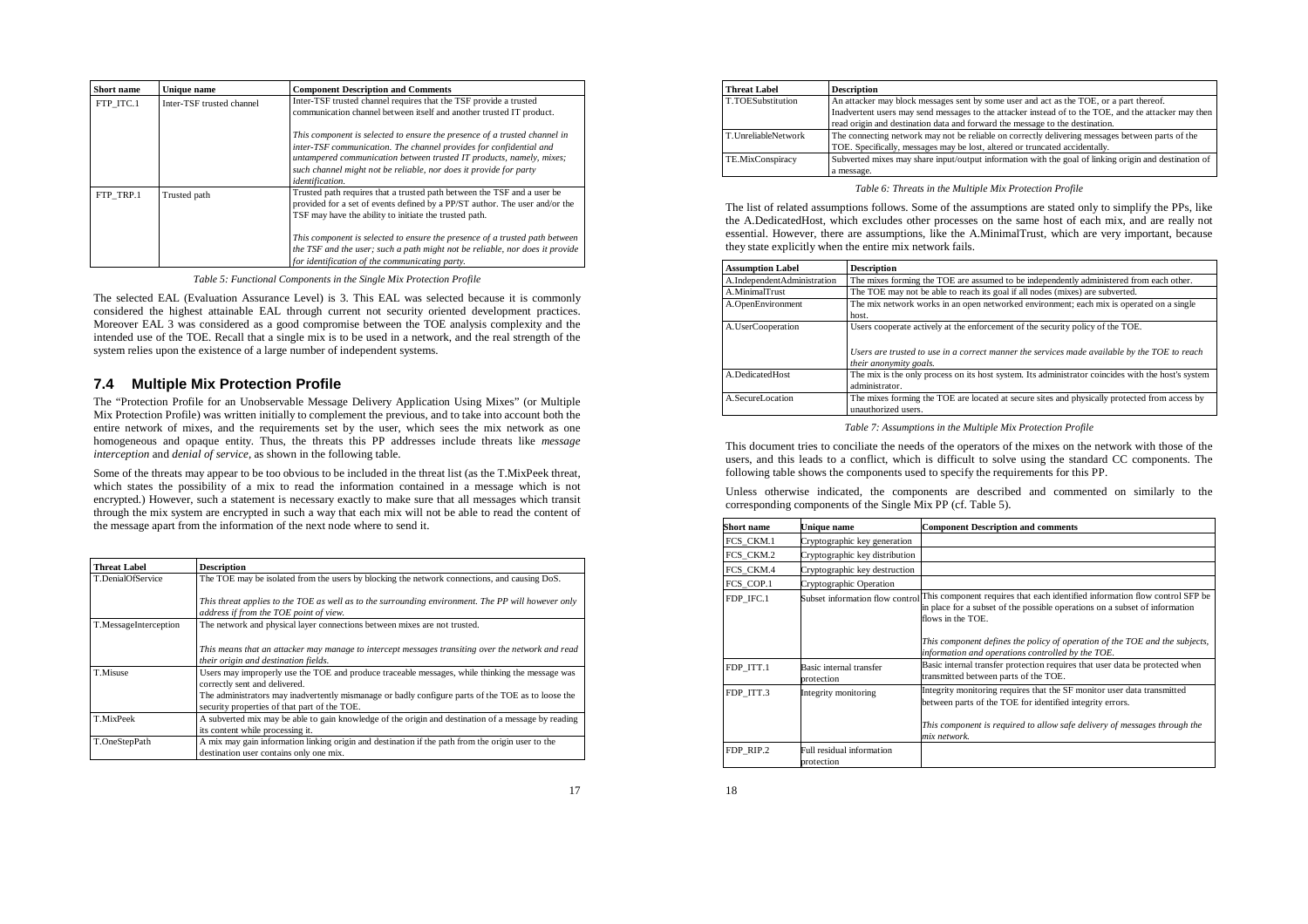| Short name   | Unique name                                            | <b>Component Description and comments</b>                                                                                                                                                                                                                                                                                                                                                                                                                                                                                                                        |
|--------------|--------------------------------------------------------|------------------------------------------------------------------------------------------------------------------------------------------------------------------------------------------------------------------------------------------------------------------------------------------------------------------------------------------------------------------------------------------------------------------------------------------------------------------------------------------------------------------------------------------------------------------|
| FMT MSA.1    | Management of security<br>attributes                   |                                                                                                                                                                                                                                                                                                                                                                                                                                                                                                                                                                  |
| FMT MSA.2    | Secure security attributes                             |                                                                                                                                                                                                                                                                                                                                                                                                                                                                                                                                                                  |
| FMT MSA.3    | Static attribute initialisation                        | Static attribute initialisation ensures that the default values of security<br>attributes are appropriately either permissive or restrictive in nature.                                                                                                                                                                                                                                                                                                                                                                                                          |
|              |                                                        | The security attributes (hash values, signatures) of the data stored and<br>transferred throughout the TSF are generated automatically by the TOE. This<br>data is not discretionary in nature, but must obey specific rules and may not<br>be changed by users, or by the mix administrator.                                                                                                                                                                                                                                                                    |
| FPR_ANO.2    | Anonymity without soliciting<br>information            |                                                                                                                                                                                                                                                                                                                                                                                                                                                                                                                                                                  |
| FPR_UNL.1(1) | Unlinkability of origin and<br>destination             | Unlinkability requires that users and/or subjects are unable to determine<br>whether the same user caused certain specific operations in the system.                                                                                                                                                                                                                                                                                                                                                                                                             |
|              |                                                        | This component is introduced here to make sure that the network actually will<br>grant the unlinkability of origin and destination of a message.                                                                                                                                                                                                                                                                                                                                                                                                                 |
| FPR_UNL.1(2) | Unlinkability / untraceability                         | This requirement is stated to make sure that an observer may not be able to<br>link two observed messages transiting through the mix network, as being steps<br>of the same message chain.                                                                                                                                                                                                                                                                                                                                                                       |
|              |                                                        | This somewhat awkward formulation of the unlinkability requirements simply<br>states that a mix shall not be able to bind messages exchanges between other<br>nodes together into a single mix chain.                                                                                                                                                                                                                                                                                                                                                            |
| FPR UNO.2    | Allocation of information<br>impacting unobservability | Allocation of information impacting unobservability requires that the TSF<br>provide specific mechanisms to avoid the concentration of privacy related<br>Information within the TOE. Such concentrations might impact<br>unobservability if a security compromise occurs.                                                                                                                                                                                                                                                                                       |
|              |                                                        | Particularly, this requirement states that routing information may be<br>accessible to mixes only when strictly necessary, e.g. to identify the following<br>step in the mix chain as described for example in [Chaum 1981]. This<br>functional component provides protection both to the mix network, by<br>minimizing the exposure of information to attackers, which may be used to<br>exploit covert channels, and to the user, to guarantee that the network will<br>continue to operate securely even when some, unless not all, nodes are<br>compromised. |
| FPT_FLS.1    | Failure with preservation of<br>secure state           | If some nodes in the network fail or are subverted, the remaining nodes shall<br>continue to work properly, in a secure manner.                                                                                                                                                                                                                                                                                                                                                                                                                                  |
| FPT_ITT.1    | Basic internal TSF data transfer<br>protection         | Basic internal TSF data transfer protection, requires that TSF data be<br>protected when transmitted between separate parts of the TOE.                                                                                                                                                                                                                                                                                                                                                                                                                          |
|              |                                                        | This component (and the following) protect the data produced and used by the<br>TSF, and transferred between parts of the TOE, such as dummy messages,<br>mix public keys updates transmitted between mix nodes, etc.                                                                                                                                                                                                                                                                                                                                            |
| FPT_ITT.3    | TSF data integrity monitoring                          | TSF data integrity monitoring requires that the TSF data transmitted between<br>separate parts of the TOE is monitored for identified integrity errors.                                                                                                                                                                                                                                                                                                                                                                                                          |
| FTP_TRP.1    | Trusted path                                           |                                                                                                                                                                                                                                                                                                                                                                                                                                                                                                                                                                  |

*Table 8: Functional Components in the Multiple Mix Protection Profile*

The selected EAL is 3, because the higher EALs are mainly focused on the enhancement of the development process, while in the case of the PP the development is of secondary importance with respec<sup>t</sup> to the installation and operation of the system.

# **7.5 User-oriented Protection Profile for Unobservable Message Delivery Using Mix networks**

The "User-Oriented Protection Profile for Unobservable Message Delivery Using Mix Networks" was developed with in mind only the needs of the user of the mix network, and thus addresses threats like *untrusted mix, misuse, key forgery,* as shown in the following table. The table also includes two Organisational Policies (marked with an "O." label) that state supplementary requirements for the TOE and that do not derive directly from some threat. The policies are however treated like threats in the following steps that lead to the formal requirements statement.

| <b>Threat Label</b>       | <b>Description</b>                                                                                                                                                             |
|---------------------------|--------------------------------------------------------------------------------------------------------------------------------------------------------------------------------|
| O.Anonymity               | The TOE shall provide for an anonymous message delivery service; that is, the recipient of a                                                                                   |
|                           | message shall not be able to know the origin of the message, unless the author expressly inserts this                                                                          |
|                           | information in the message body.                                                                                                                                               |
| O.Untraceability          | The TOE shall provide for an untraceable message delivery service; this means that, taken any                                                                                  |
|                           | message transiting through the system at any time, it shall not be possible to obtain enough                                                                                   |
|                           | information to link its origin and destination users.                                                                                                                          |
| T.ContentDisclosure       | An attacker might intercept transiting messages between parts of the TOE and read their content,                                                                               |
|                           | thus disclosing it, together with any related information.                                                                                                                     |
|                           | This is a threat not only to the operation of the TOE (as discussed in [Iac99b]), but also for the                                                                             |
|                           | user, whose communications might be traced. In particular, this threat relates to messages                                                                                     |
|                           | transiting from the user client to a node on the network and refers to both the original message                                                                               |
|                           | content (written by the user), and also to the routing information and other auxiliary information                                                                             |
|                           | carried by the message.                                                                                                                                                        |
| T.EndPointTrafficAnalysis | An attacker might intercept transiting messages between parts of the TOE (user client and mix<br>node), and use the related information to perform traffic analysis on a user. |
|                           | This threat relates to the concepts of sender anonymity and receiver anonymity. As viewed                                                                                      |
|                           | traditionally, main goal of the mix network is to hide the relation between receiver and sender of a                                                                           |
|                           | message (this property also known as sender/receiver anonymity). However, once a suspect on a                                                                                  |
|                           | possible communication between two users is established, it may be possible to monitor the end                                                                                 |
|                           | points of message chains for a statistical correlation between transmission and reception times,                                                                               |
|                           | especially if the traffic on the network is low, the users few, and the per-user traffic low. A similar                                                                        |
| T.KeyForgery              | discussion, related to Web transactions, may be found in [RR98].<br>An attacker might generate forged keys, simulating the activity of a given mix, distribute them, and       |
|                           | make the user employ them to encrypt message in the belief that such messages are only readable                                                                                |
|                           | by the replaced mix.                                                                                                                                                           |
|                           |                                                                                                                                                                                |
|                           | This is a threat to the originating user, who will send messages readable to an attacker, and might                                                                            |
|                           | not be warned about it. A trust scheme (implemented for example by a certification authority) is                                                                               |
| T.Misuse                  | required to counter this threat.<br>The user might install, configure or use the TOE interaction functions in an insecure manner, hence                                        |
|                           | compromising the expected security properties offered by the TOE.                                                                                                              |
|                           |                                                                                                                                                                                |
|                           | This threat is particularly relevant when considering the "human" element when this is the user,                                                                               |
|                           | because the user is not expected to have as deep a knowledge about the TOE functions and about                                                                                 |
|                           | the security concerns as, for example, a system administrator, who represents the human element                                                                                |
|                           | in the case of an administered mix node.                                                                                                                                       |
| T.OneStepPath             | A mix may gain information linking origin and destination if the path from the origin user to the                                                                              |
|                           | destination user contains only one mix.                                                                                                                                        |
| T.UntrustworthyMix        | Some mix(es) in the network may be compromised and hold, process and/or disclose information                                                                                   |
|                           | useful to trace, and/or reveal the content of, communications.<br>Some mixes in the network may be compromised and share information useful to trace, and/or                   |
| TE.MixConspiracy          | reveal the content of, communications.                                                                                                                                         |
|                           |                                                                                                                                                                                |
|                           | This threat represents an extension to the T. UntrustworthyMix threat, in that it introduces the                                                                               |
|                           | concept of information sharing between parts of the TOE.                                                                                                                       |
|                           |                                                                                                                                                                                |

20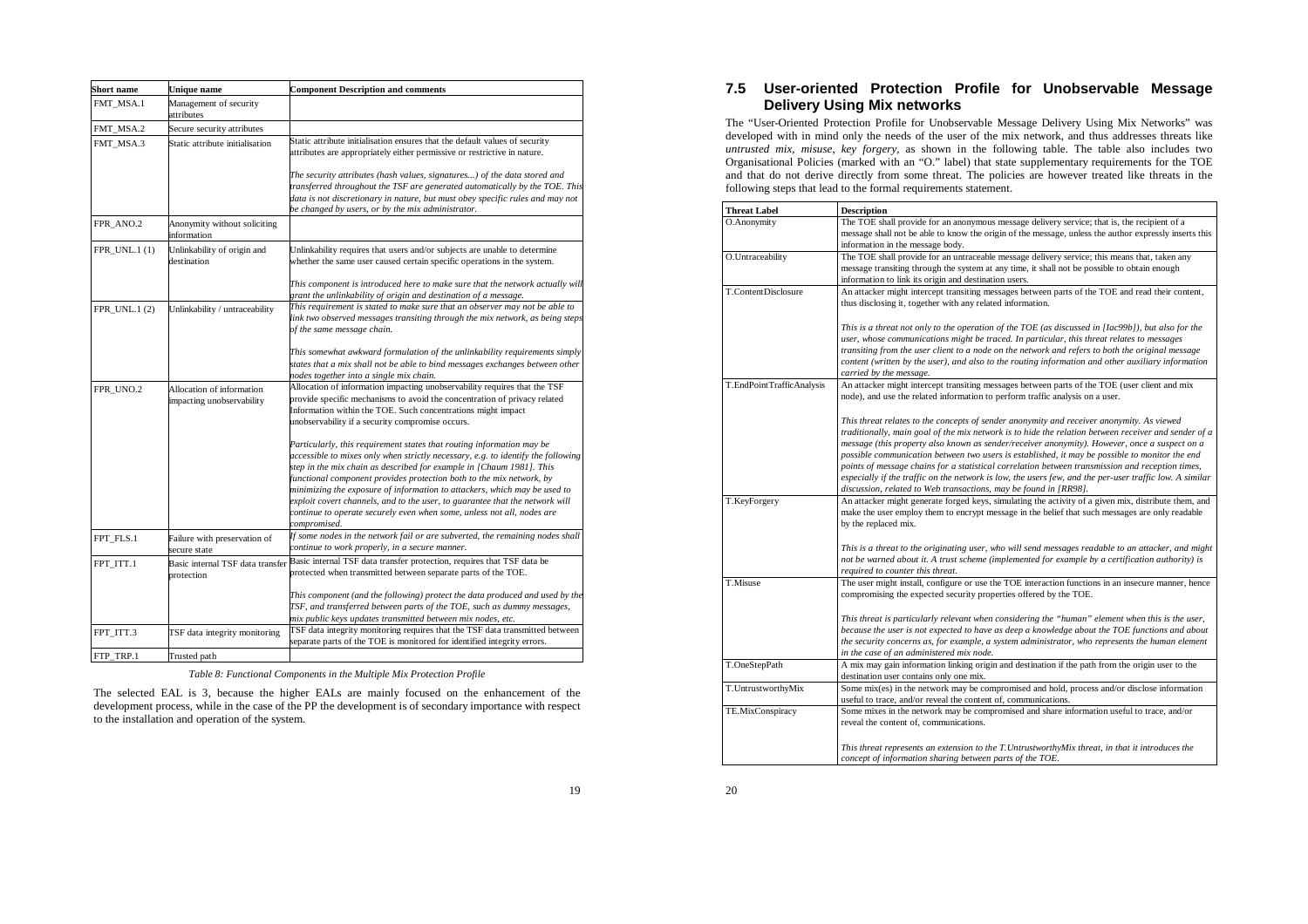| Threat Label           | <b>Description</b>                                                                                  |
|------------------------|-----------------------------------------------------------------------------------------------------|
| TE.PartialNetworkBlock | An attacker might block the connection between parts of the TOE and the user.                       |
|                        | This is a typical DoS attack, where part or the entire TOE is rendered unusable.                    |
| <b>TE.Redirection</b>  | An attacker might redirect the connections between parts of the TOE and act as to replace that part |
|                        | eamlessly, thus effectively acting as a compromised mix subset.                                     |

Table 9: Threats in the User-Oriented Mix Protection Profile *Table 9: Threats in the User-Oriented Mix Protection Profile*

# A set of assumptions for the User-Oriented PP follows. A set of assumptions for the User-Oriented PP follows

| Assumption Label                         | <b>Description</b>                                                                                                                                                                                                                                                                                                                                                                                                    |
|------------------------------------------|-----------------------------------------------------------------------------------------------------------------------------------------------------------------------------------------------------------------------------------------------------------------------------------------------------------------------------------------------------------------------------------------------------------------------|
| A.SecurityGoals                          | communication. Other security properties, as unobservability of TOE use are not contemplated.<br>The TOE is assumed to be used to achieve unlinkable and anonymous or pseudonymous                                                                                                                                                                                                                                    |
| A.LogicalSec                             | The TOE will perform as long as the user takes care of securing the logical access to their<br>computing environment.                                                                                                                                                                                                                                                                                                 |
|                                          | attack on the user's workstation is likely, then the user should adopt a safer operating environment.<br>should be taken rather loosely, provided that if the risk analysis leads to the conclusion that an<br>systems and environments, especially when networked, is close to impossible, <sup>2</sup> the assumption<br>This assumption requires some explanatory text. As logically securing mainstream operating |
| A.OS                                     | The single parts of the TOE run on operating system platforms that are assumed to be trusted and<br>not to expose privacy related information belonging to the TOE.                                                                                                                                                                                                                                                   |
| A.PhysSec                                | The TOE will perform as long as the users take care of securing their physical access to the<br>message traffic handled by the TOE.                                                                                                                                                                                                                                                                                   |
|                                          | exploited against the user who mistakenly believes that his or her communications are unobserved.<br>This is a point that cannot be over-stressed; an insecure physical user location may be easily                                                                                                                                                                                                                   |
| A.MinimalComectivity                     | The TOE might not be able to reach its goal if an attacker is able to block all access points of the<br>user to the mix network.                                                                                                                                                                                                                                                                                      |
| A.MinimalTrust                           | The TOE might not be able to reach its goal if all nodes (mixes) of the network are subverted.                                                                                                                                                                                                                                                                                                                        |
| A.UnreliableNetwork<br>A.OpenEnvironment | The connecting network might not be reliable on correctly delivering messages between parts of<br>the TOE. Specifically, messages may be lost, altered or truncated accidentally.<br>The mix network works in an open networked environment.                                                                                                                                                                          |
|                                          | The TOE is however not required to provide reliable service. A high degree of reliability may be<br>achieved by sending multiple copies of a message through different paths.                                                                                                                                                                                                                                         |
| A.UserCooperation                        | Users cooperate actively at the enforcement of the security policy of the TOE.                                                                                                                                                                                                                                                                                                                                        |
|                                          | Users are trusted to use in a correct manner the services made available by the TOE to reach their<br>anonymity goals.                                                                                                                                                                                                                                                                                                |
|                                          | Table 10: Assumptions in the User-Oriented Mix Protection Profile                                                                                                                                                                                                                                                                                                                                                     |

*Table 10: Assumptions in the User-Oriented Mix Protection Profile*

demonstration is omitted here due to space constrains. The following table shows the Security Objectives that were stated for this PP. As for the threats table, the Security Objectives are also divided in two categories, n The second step of writing a PP is that of specifying a set of security objectives, which state the objectives<br>that the TOE should reach to be able to counter all the threats. A correspondence between objectives and threats must be demonstrated (the rigor of this analysis depends on the EAL selected for the PP), but such The second step of writing a PP is that of specifying a set of security objectives, which state the objectives that the TOE should reach to be able to counter all the threats. A correspondence between objectives and threats must be demonstrated (the rigor of this analysis depends on the EAL selected for the PP), but such demonstration is omitted here due to space constrains. The following table shows the Security Objectives that were stated for this PP. As for the threats table, the Security Objectives are also divided in two categories, namely, objectives which are to be achieved solely by the TOE, and objectives for which the surrounding environment (Operating System, Administration, etc.) are partly or wholly responsible. surrounding environment (Operating System, Administration, etc.) are partly or wholly responsible.

# Description **Security Objective Label Description** Security Objective Label

| Security Objective Label       | Description                                                                                                                                                                                                                                                                                                                                 |
|--------------------------------|---------------------------------------------------------------------------------------------------------------------------------------------------------------------------------------------------------------------------------------------------------------------------------------------------------------------------------------------|
| SO.AdequateDocumentation       | The TOE shall provide the user with adequate, readable documentation on the correct use<br>of the security functions.                                                                                                                                                                                                                       |
| SO.Anonymity                   | The TOE shall accept and process messages without requiring that the processed data<br>may be in any way linked to the origin user.                                                                                                                                                                                                         |
| SO.ConcealMessageContent       | The TOE shall enforce that the content of all messages transiting on the network be<br>inaccessible to all third parties, in whatever point of the network the messages are<br>intercepted.                                                                                                                                                 |
| SO.CounterTrafficAnalysis      | The TOE shall be constructed as to counter traffic analysis techniques specifically aimed<br>at analyzing the communications between user client software and the mix network.                                                                                                                                                              |
| SO.DivideSecurityInformation   | The TOE shall be constructed as to provide the user the ability, and enforce the correct<br>use of such ability, of determining the allocation of unlinkability-relevant data among<br>different parts of the TOE.                                                                                                                          |
| SO.DivideSecurityProcessing    | The TOE shall provide to the user the ability, and enforce the correct use of such ability,<br>of freely choosing a combination of mix nodes among which to allocate the processing<br>activities achieving unlinkability.                                                                                                                  |
| SO.EnforceProperUse            | The TOE (and especially the user interface part of the TOE) shall enforce the proper and<br>For example, require secure pass phrases, encryption, and minimum message chain<br>secure use of the security functions of the TOE.<br>length.                                                                                                  |
| SO.EnforceTrustDistribution    | The TOE shall be constructed to enforce the user's choice of information and processing<br>distribution.                                                                                                                                                                                                                                    |
| SO.Identity                    | The TOE shall uniquely identify the single mix nodes and users and provide means to<br>transmit data to a specific mix while preserving the confidentiality of such data.                                                                                                                                                                   |
| SO.KeyTrustAssurance           | The TOE shall provide the user the ability, and enforce the correct use of such ability, of<br>validating any public key used for encryption purposes against some trusted mechanism,<br>to gain confidence that the communicating partner is actually who he claims to be.                                                                 |
| SO.MinimizeSecurityInformation | The TOE shall be constructed as to minimize the use, distribution and availability time<br>frame of information impacting unlinkability.                                                                                                                                                                                                    |
| SO.Untraceability              | The TOE shall also ensure that no subject (user, administrator, threat agent) has the<br>possibility to gain sufficient information as to track back the origin of a message.                                                                                                                                                               |
| SOE.AntagonisticManagement     | The main problem with this security objective to be fulfilled by the environment is that it<br>is nearly impossible to enforce it without some form of post-deployment assurance<br>The TOE shall be independently and antagonistically managed.<br>evaluation control and maintenance.                                                     |
| SOE.DistributedNetwork         | This is required to maximize the resources that an attacker must deploy in the attempt to<br>"cut off" part of the network from the rest. Apart from requiring specific design choices,<br>this requirement can only be met by implementing a sound collective administration<br>The TOE shall rely on a topologically distributed network. |
|                                | policy, and by providing means to assure the users of the effects of such a policy.<br>Table 11: Security Objectives in the User-Oriented Mix Protection Profile                                                                                                                                                                            |

A correspondence between objectives and threats must be demonstrated (the rigor of this analysis depends<br>on the EAL selected for the PP), but such demonstration is omitted here due to space constrains. However,<br>the corresp A correspondence between objectives and threats must be demonstrated (the rigor of this analysis depends on the EAL selected for the PP), but such demonstration is omitted here due to space constrains. However, the correspondence between threats and objectives is shown in the following table.

22

 ${}^2$  As shown, e.g., by the "back orifice", a software product which, once easily installed on a networked Windows 95 or 98 machine is able to monitor any system activity, including the user's activity on the graphical d As shown, e.g., by the "back orifice", a software product which, once easily installed on a networked Windows 95 or 98 machine is able to monitor any system activity, including the user's activity on the graphical desktop user interface.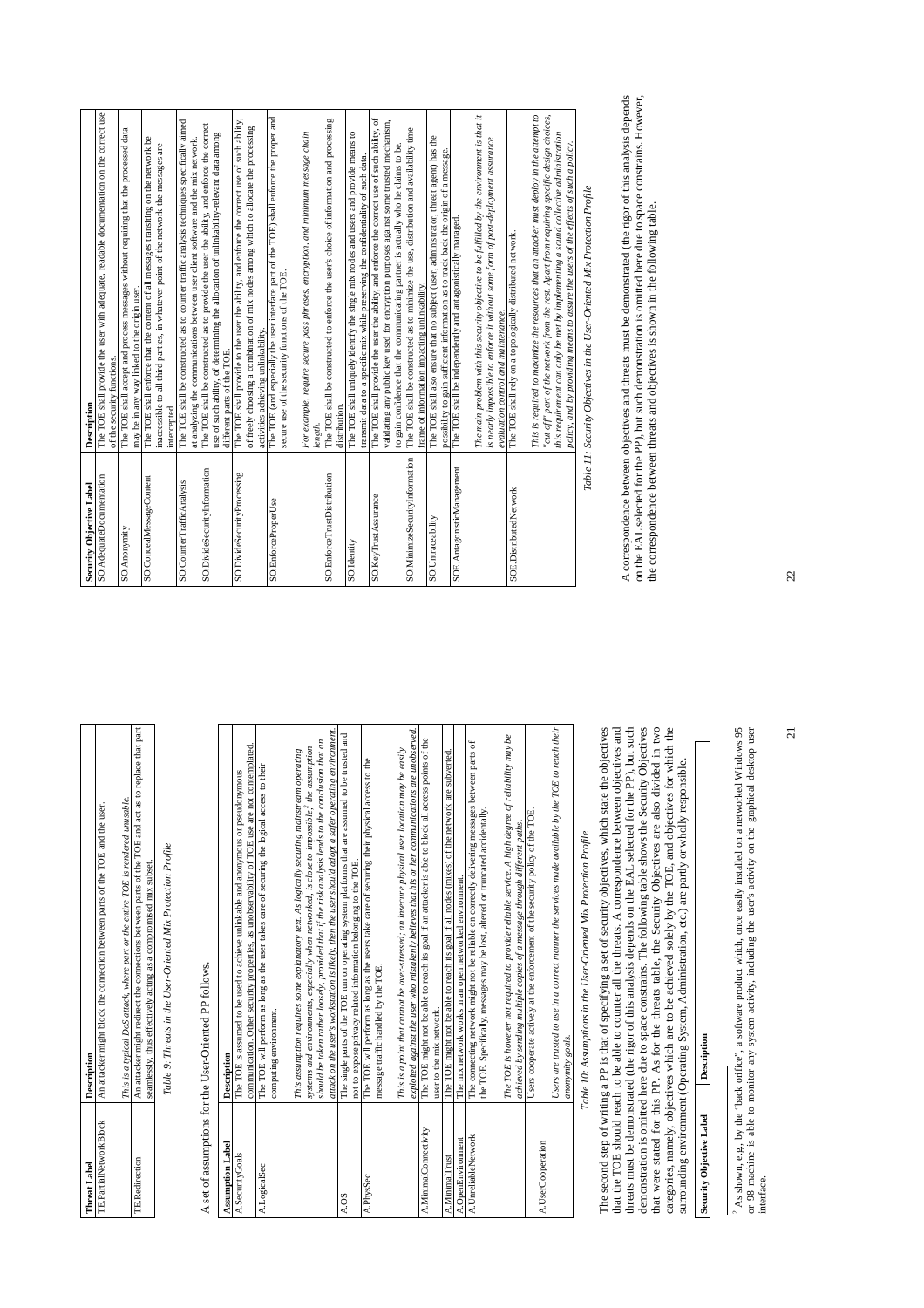| TE.Redirection             |                          |              |                          |                           |                              |                             |                     |                             | ₩           |                      |                                |                   |                            | ₩                             |
|----------------------------|--------------------------|--------------|--------------------------|---------------------------|------------------------------|-----------------------------|---------------------|-----------------------------|-------------|----------------------|--------------------------------|-------------------|----------------------------|-------------------------------|
| TE.PartialNetworkBlock     |                          |              |                          |                           |                              |                             |                     |                             |             |                      |                                |                   |                            | ₩                             |
| TE.MixConspiracy           |                          |              |                          |                           |                              |                             |                     | 쑦                           |             |                      |                                |                   | 쑦                          |                               |
| xiMydnowiaunnU.T           |                          |              |                          |                           | ₩                            | 쑦                           |                     | 쑦                           | ₩           |                      | ₩                              |                   |                            |                               |
| dhs <sup>q</sup> qot2onO.T |                          |              |                          |                           | ₩                            | 쑦                           |                     | 쑦                           |             |                      |                                |                   |                            |                               |
| ∍susiM.T                   | 外                        |              |                          |                           |                              |                             | ₩                   | 쑦                           |             |                      |                                |                   |                            |                               |
| T.KeyForgery               |                          |              |                          |                           |                              |                             |                     |                             |             | 쑦                    |                                |                   |                            |                               |
| aizylsnAoiftsrTrnio9bnH.T  |                          |              |                          | ₩                         |                              |                             |                     |                             |             |                      |                                |                   |                            |                               |
| T.ContentDisclosure        |                          |              | 쑦                        |                           |                              |                             |                     |                             |             |                      |                                |                   |                            |                               |
| Vilids∍orunU.O             |                          |              |                          |                           |                              |                             |                     |                             |             |                      |                                | 쑦                 |                            |                               |
| ViimvnonA.O                |                          | ₩            |                          |                           |                              |                             |                     |                             |             |                      |                                |                   |                            |                               |
|                            | SO.AdequateDocumentation | SO.Anonymity | SO.ConcealMessageContent | SO.CounterTrafficAnalysis | SO.DivideSecurityInformation | SO.DivideSecurityProcessing | SO.EnforceProperUse | SO.EnforceTrustDistribution | SO.Identity | SO.KeyTrustAssurance | SO.MinimizeSecurityInformation | SO.Untraceability | SOE.AntagonisticManagement | <b>SOE.DistributedNetwork</b> |

Table 12: Security Objectives to Threats and Organizational Policies mapping *Table 12: Security Objectives to Threats and Organizational Policies mapping*

As writen above (section 7.2), the problems encountered during the development of this PP because of<br>expressive deficiencies of the CC components led eventually to the writing of the proposed families. After<br>the developme As written above (section 7.2), the problems encountered during the development of this PP because of considered application. The following table shows the functional components used by this new version of expressive deficiencies of the CC components led eventually to the writing of the proposed families. After the development of the new components, a second version of the PP was written; this new PP maintains the same threats and objectives of the previous PP, and simply uses also the new components to express its requirements, accordingly to the recommended top-down practice for PP development. The new version of this PP is decidedly simpler, more effective, and more precise in the requirements definition for the the PP, which also employs the new proposed components (marked in the third column). Where relevant, a short description of the component and its use is provided in the fourth column.

| Sort name | Unique name                               | New? Component Description and Comments                                                                                                              |
|-----------|-------------------------------------------|------------------------------------------------------------------------------------------------------------------------------------------------------|
|           | FCS_CKM.1 Cryptographic key<br>generation | Cryptographic key generation requires cryptographic keys to be generated<br>in accordance with a specified algorithm and key sizes that can be based |
|           |                                           | on an assigned standard.                                                                                                                             |
|           | FCS_CKM.2 Cryptographic key               | Cryptographic key distribution requires cryptographic keys to be                                                                                     |
|           | distribution                              | distributed in accordance with a specified distribution method that can be                                                                           |
|           |                                           | based on an assigned standard.                                                                                                                       |
|           | FCS_CKM.4 Cryptographic key               | Cryptographic key destruction requires cryptographic keys to be                                                                                      |
|           | destruction                               | destroyed in accordance with a specified destruction method that can be                                                                              |
|           |                                           | based on an assigned standard.                                                                                                                       |
|           | FCS_COP.1 Cryptographic operation         | Cryptographic operation requires a cryptographic operation to be                                                                                     |
|           |                                           | performed in accordance with a specified algorithm and with                                                                                          |
|           |                                           | cryptographic key of specified sizes. The specified algorithm and                                                                                    |
|           |                                           | cryptographic key sizes can be based on an assigned standard.                                                                                        |

| Sort name | Unique name                                         |     | New? Component Description and Comments                                                                                                                                                                                                                                         |
|-----------|-----------------------------------------------------|-----|---------------------------------------------------------------------------------------------------------------------------------------------------------------------------------------------------------------------------------------------------------------------------------|
| FDP_ACC.2 | Complete access control                             |     | cover all operations on subjects and objects covered by that SFP. It further<br>Complete access control requires that each identified access control SFP<br>requires that all objects and operations with the TSC are covered by at<br>least one identified access control SFP. |
|           |                                                     |     | This access control policy, which is composed of this component and the<br>All data produced by subjects covered by the SFP must obey the<br>policy's requirements;<br>following, states that:                                                                                  |
|           |                                                     |     | Data produced by subjects covered by the SFP must be explicitly<br>addressed to some subject;                                                                                                                                                                                   |
|           |                                                     |     | Data explicitly addressed to some subject must be unreadable by all<br>other subjects;                                                                                                                                                                                          |
|           |                                                     |     | Data produced by a subject may be read by the same subject that<br>originated it.                                                                                                                                                                                               |
| FDP_ACF.1 | Security attribute based<br>access control          |     | cover all operations on subjects and objects covered by that SFP. It further<br>Complete access control requires that each identified access control SFP<br>requires that all objects and operations with the TSC are covered by at                                             |
|           |                                                     |     | least one identified access control SFP                                                                                                                                                                                                                                         |
| FDP_IFC.1 | Subset information flow<br>control (CCE)            |     | Subset information flow control requires that each identified information<br>flow control SFP be in place for a subset of the possible operations on a<br>subset of information flows in the TOE.                                                                               |
|           |                                                     |     | The CCE (Covert Channel Elimination) SFP, stated in this component                                                                                                                                                                                                              |
|           |                                                     |     | and the following, requires the TOE to deploy techniques to eliminate                                                                                                                                                                                                           |
|           |                                                     |     | covert channels by which an attacker may gain information about the use<br>of the system by some user, especially with regards to traffic analysis                                                                                                                              |
|           |                                                     |     | information. (The specific technique to adopt is not specified.)                                                                                                                                                                                                                |
| FDP_IFF.4 | Partial elimination of illicit<br>information flows |     | the elimination of some (but not necessarily all) illicit information flows.<br>Partial elimination of illicit information flows requires the SFP to cover                                                                                                                      |
| FDP_IRC.2 | Full information retention<br>control               | Yes | copy of all objects in the TSC is deleted when not more strictly necessary<br>for the operation of the TOE, and to identify and define the activities for<br>Full information retention control requires that the TSF ensure that any<br>which the object is required.          |
|           |                                                     |     |                                                                                                                                                                                                                                                                                 |
|           |                                                     |     | policy, which we tried to state using the stock CC components with access<br>This component is used to state a minimization of access to information                                                                                                                            |
|           |                                                     |     | control requirements. However stating such a policy by means of access                                                                                                                                                                                                          |
|           |                                                     |     | control is not satisfying, in that it represents a considerable extension to<br>the intended use of the components, which are, as the name suggests, to                                                                                                                         |
|           |                                                     |     | be used to state information objects access policies in the traditional<br>sense and do not lend themselves to other applications.                                                                                                                                              |
|           |                                                     |     | For this reason this new component was developed and used in this PP.                                                                                                                                                                                                           |
| FDP ITT.1 | Basic internal transfer<br>protection               |     | Basic internal transfer protection requires that user data be protected when<br>transmitted between parts of the TOE.                                                                                                                                                           |
| FDP_RIP.2 | Full residual information                           |     | Full residual information protection requires that the TSF ensure that any                                                                                                                                                                                                      |
|           | protection                                          |     | residual information content of any resources is unavailable to all objects<br>upon the resource's allocation or deallocation.                                                                                                                                                  |
| FIA_ATD.1 | User attribute definition                           |     | User attribute definition, allows user security attributes for each user to be<br>maintained individually.                                                                                                                                                                      |
| FIA_UID.1 | Timing of identification                            |     | Timing of identification, allows users to perform certain actions before<br>being identified by the TSF                                                                                                                                                                         |
| FMT_MSA.1 | Management of security<br>attributes                |     | Management of security attributes allows authorized users (roles) to<br>manage the specified security attributes.                                                                                                                                                               |
| FMT_MSA.2 | Secure security attributes                          |     | Secure security attributes ensures that values assigned to security<br>attributes are valid with respect to the secure state.                                                                                                                                                   |
|           |                                                     |     |                                                                                                                                                                                                                                                                                 |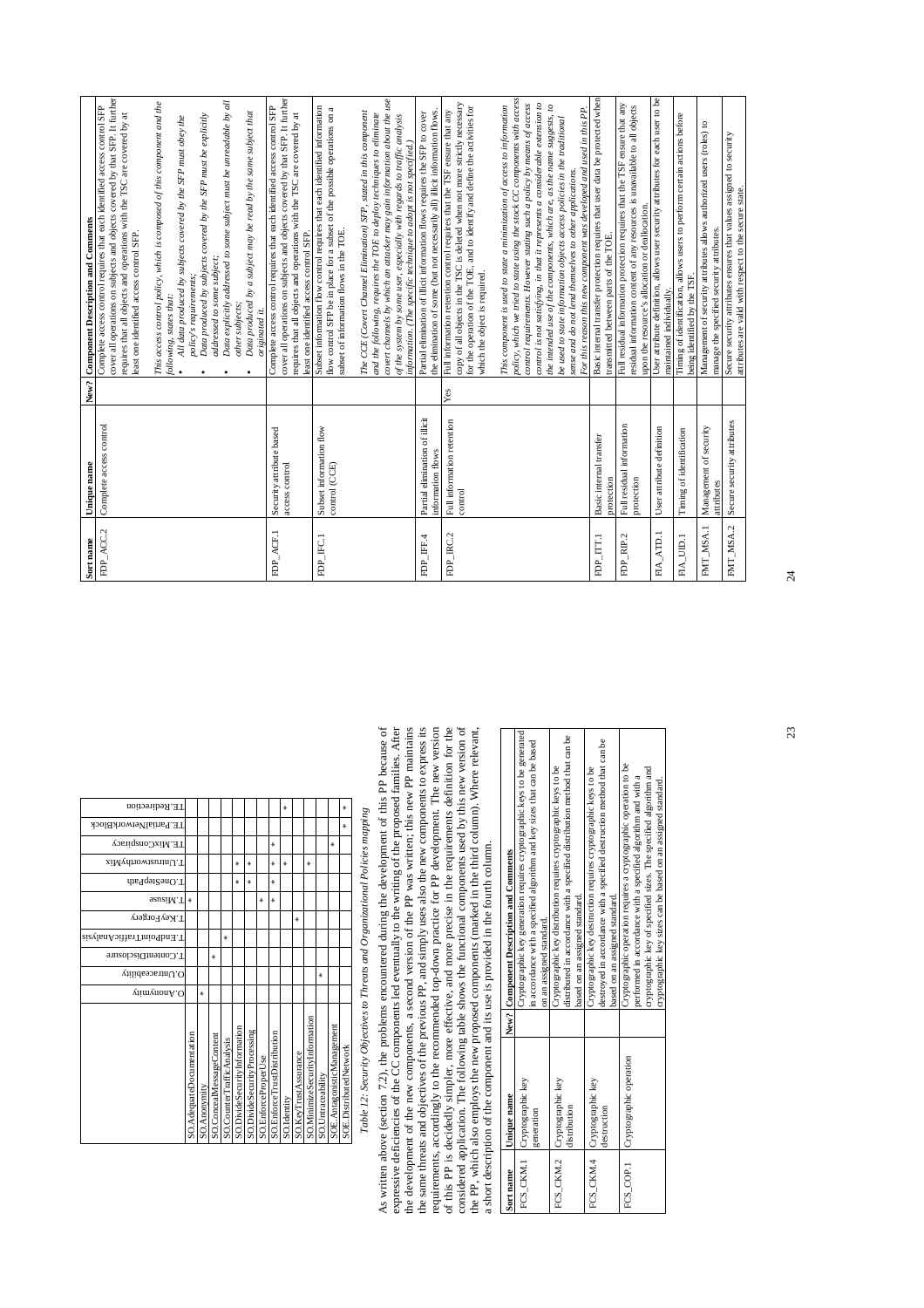| Static attribute initialisation ensures that the default values of security<br>attributes are appropriately either permissive or restrictive in nature.<br>Security roles specifies the roles with respect to security that the TSF |
|-------------------------------------------------------------------------------------------------------------------------------------------------------------------------------------------------------------------------------------|
|                                                                                                                                                                                                                                     |
|                                                                                                                                                                                                                                     |
|                                                                                                                                                                                                                                     |
|                                                                                                                                                                                                                                     |
| This component makes sure that the TOE does not request identification                                                                                                                                                              |
| information regarding the origin and destination of messages it handles,                                                                                                                                                            |
| and that nobody may gain information linking a data object (message) to                                                                                                                                                             |
|                                                                                                                                                                                                                                     |
| Allocation of information assets requires that the TSF ensure that selected                                                                                                                                                         |
| information impacting privacy be allocated among different parts of the                                                                                                                                                             |
| TOE in such a way that in no state a single administrative domain will be                                                                                                                                                           |
|                                                                                                                                                                                                                                     |
|                                                                                                                                                                                                                                     |
| This component, and the following one, is needed to implement a trust                                                                                                                                                               |
| distribution mechanism, which by the sole use of stock CC components                                                                                                                                                                |
| was stated using the FPR_UNO.2 "Allocation of information impacting                                                                                                                                                                 |
|                                                                                                                                                                                                                                     |
| "unobservability" has impeded its use for other security properties.                                                                                                                                                                |
| Additionally, in the initial version of the PP, which used the stock CC                                                                                                                                                             |
|                                                                                                                                                                                                                                     |
| FDP_ACF.1 "Security attribute based access control" were used to                                                                                                                                                                    |
| implement a mandatory access control policy in the TOE, which would                                                                                                                                                                 |
|                                                                                                                                                                                                                                     |
|                                                                                                                                                                                                                                     |
| To be not accessible by any subject except the intended addressee.                                                                                                                                                                  |
| However, using access control requirements to state requirements on the                                                                                                                                                             |
| distribution of information resulted in stating unclear and ineffective                                                                                                                                                             |
|                                                                                                                                                                                                                                     |
| requirements, since the structure of the CC access control components                                                                                                                                                               |
| derives from experience in implementing standard access control policies,                                                                                                                                                           |
| and does not lend itself well to the requirements needed for the mix.                                                                                                                                                               |
| Therefore, in the new PP the more general FPR_TRD "Distribution of                                                                                                                                                                  |
| trust" family replaces all of the cited stock CC requirements components.                                                                                                                                                           |
|                                                                                                                                                                                                                                     |
| administrative domains (a single mix node), as described in section 9.3.                                                                                                                                                            |
| A more complete explanation of how this family enhances the PP can be                                                                                                                                                               |
|                                                                                                                                                                                                                                     |
| FPR_TRD.3 Allocation of processing activities requires that the TSF                                                                                                                                                                 |
| ensure that selected processing activities impacting privacy be executed                                                                                                                                                            |
| on different parts of the TOE in such a way that no single administrative                                                                                                                                                           |
|                                                                                                                                                                                                                                     |
|                                                                                                                                                                                                                                     |
| Unlinkability of users requires that users and/or subjects are unable to                                                                                                                                                            |
| determine whether two users are referenced to by the same object, subject                                                                                                                                                           |
|                                                                                                                                                                                                                                     |
|                                                                                                                                                                                                                                     |
| Originally the FPR_UNL.1 "Unlinkability" component was used to state                                                                                                                                                                |
| requirements on the intended purpose of the mix network, i.e. to provide                                                                                                                                                            |
| for unlinkable communication between partners. However, the fact that                                                                                                                                                               |
| the CC unlinkability component is expressly limited to "unlinkability of                                                                                                                                                            |
| operations" has made it difficult to use such a component in a more                                                                                                                                                                 |
| general way. For this reason it was replaced by the new, more general,                                                                                                                                                              |
|                                                                                                                                                                                                                                     |
|                                                                                                                                                                                                                                     |

Table 13: Functional Components in the User-Oriented Protection Profile for unobservable message delivery using *mix networks*

The correspondence table between components and Objectives follows. The tables provided in this section allow the reader to trace <sup>a</sup> single ECITS/CC componen<sup>t</sup> selected for inclusion in the PP to <sup>a</sup> specific threat or policy the TOE must counter or satisfy. Security Objectives that are not "covered" by any componen<sup>t</sup> must be addressed either by Assurance requirements, or by additional requirements on the environment, which are however not relevant at this point, and are here omitted.

|           | SO.AdequateDocumentation | SO.Anonymity | SO.ConcealMessageContent | SO.CounterTrafficAnalysis | SO.DivideSecurityInformation | SO.DivideSecurityProcessing | SO.EnforceProperUse | SO.EnforceTrustDistribution | SO.Identity | SO.KeyTrustAssurance | SO.MinimizeSecurityInformation | SO.Untraceability | SOE.AntagonisticManagement | SOE.DistributedNetwork |
|-----------|--------------------------|--------------|--------------------------|---------------------------|------------------------------|-----------------------------|---------------------|-----------------------------|-------------|----------------------|--------------------------------|-------------------|----------------------------|------------------------|
| FCS_CKM.1 |                          |              |                          |                           |                              |                             |                     |                             | ×.          |                      |                                |                   |                            |                        |
| FCS_CKM.2 |                          |              |                          |                           |                              |                             |                     |                             |             | 字                    |                                |                   |                            |                        |
| FCS_CKM.4 |                          |              |                          |                           |                              |                             |                     |                             |             | $\ast$               |                                |                   |                            |                        |
| FCS_COP.1 |                          |              | $\approx$                |                           |                              |                             |                     |                             |             |                      |                                |                   |                            |                        |
| FDP_ACC.2 |                          |              |                          |                           |                              |                             |                     | $\approx$                   | $\approx$   |                      |                                |                   |                            |                        |
| FDP_ACF.1 |                          |              |                          |                           |                              |                             |                     | $\ast$                      | $\ast$      |                      |                                |                   |                            |                        |
| FDP_IFC.1 |                          |              |                          | 字                         |                              |                             |                     |                             |             |                      |                                |                   |                            |                        |
| FDP_IFF.4 |                          |              |                          | \$                        |                              |                             |                     |                             |             |                      |                                |                   |                            |                        |
| FDP_IRC.2 |                          |              |                          |                           |                              |                             |                     |                             |             |                      | \$                             |                   |                            |                        |
| FDP_ITT.1 |                          |              | ź.                       |                           |                              |                             |                     |                             |             |                      |                                |                   |                            |                        |
| FDP_RIP.2 |                          |              |                          |                           |                              |                             |                     |                             |             |                      | \$                             |                   |                            |                        |
| FIA_ATD.1 |                          |              |                          |                           |                              |                             |                     |                             | \$          |                      |                                |                   |                            |                        |
| FIA_UID.1 |                          |              |                          |                           | 字                            | *                           |                     |                             |             |                      |                                |                   |                            |                        |
| FMT_MSA.1 |                          |              |                          |                           | *                            | *                           |                     |                             |             |                      |                                |                   |                            |                        |
| FMT_MSA.2 |                          |              |                          |                           | 字                            | 字                           | 字                   |                             |             |                      |                                |                   |                            |                        |
| FMT_MSA.3 |                          |              |                          |                           | ź.                           | $\approx$                   | $\ast$              |                             |             |                      |                                |                   |                            |                        |
| FMT_SMR.1 |                          |              |                          |                           | ź.                           | $\ast$                      |                     |                             |             |                      |                                |                   |                            |                        |
| FPR_ANO.2 |                          | $\approx$    |                          |                           |                              |                             |                     |                             |             |                      |                                |                   |                            |                        |
| FPR_TRD.2 |                          |              |                          |                           | ź.                           |                             |                     | $\approx$                   |             |                      |                                |                   | ż.                         |                        |
| FPR_TRD.3 |                          |              |                          |                           |                              | $\ast$                      |                     | $\ast$                      |             |                      |                                |                   | \$                         |                        |
| FPR_UNL.2 |                          |              |                          |                           |                              |                             |                     |                             |             |                      |                                | \$                |                            |                        |

*Table 14: Functional components to Security Objectives mapping.*

The selected EAL level for this PP is EAL 5. The high assurance level is selected to gain <sup>a</sup> high level of assurance that the TOE will be developed, delivered, and evaluated following rigorous commercial practices. A formal model of the TOE security policies must be provided and evaluated, and the system must be independently tested. EAL 5 is the lowest level providing assurance components that impose the aforementioned tasks.

# **8 The experiences gained**

The process of writing PPs is supposed to be top-down. The author identifies <sup>a</sup> set of threats, devises <sup>a</sup> set of security objectives that should counter all the threats, and finally expresses these objectives through <sup>a</sup> set of formal requirements taken from the ECITS/CC catalog. This methodology has many advantages, the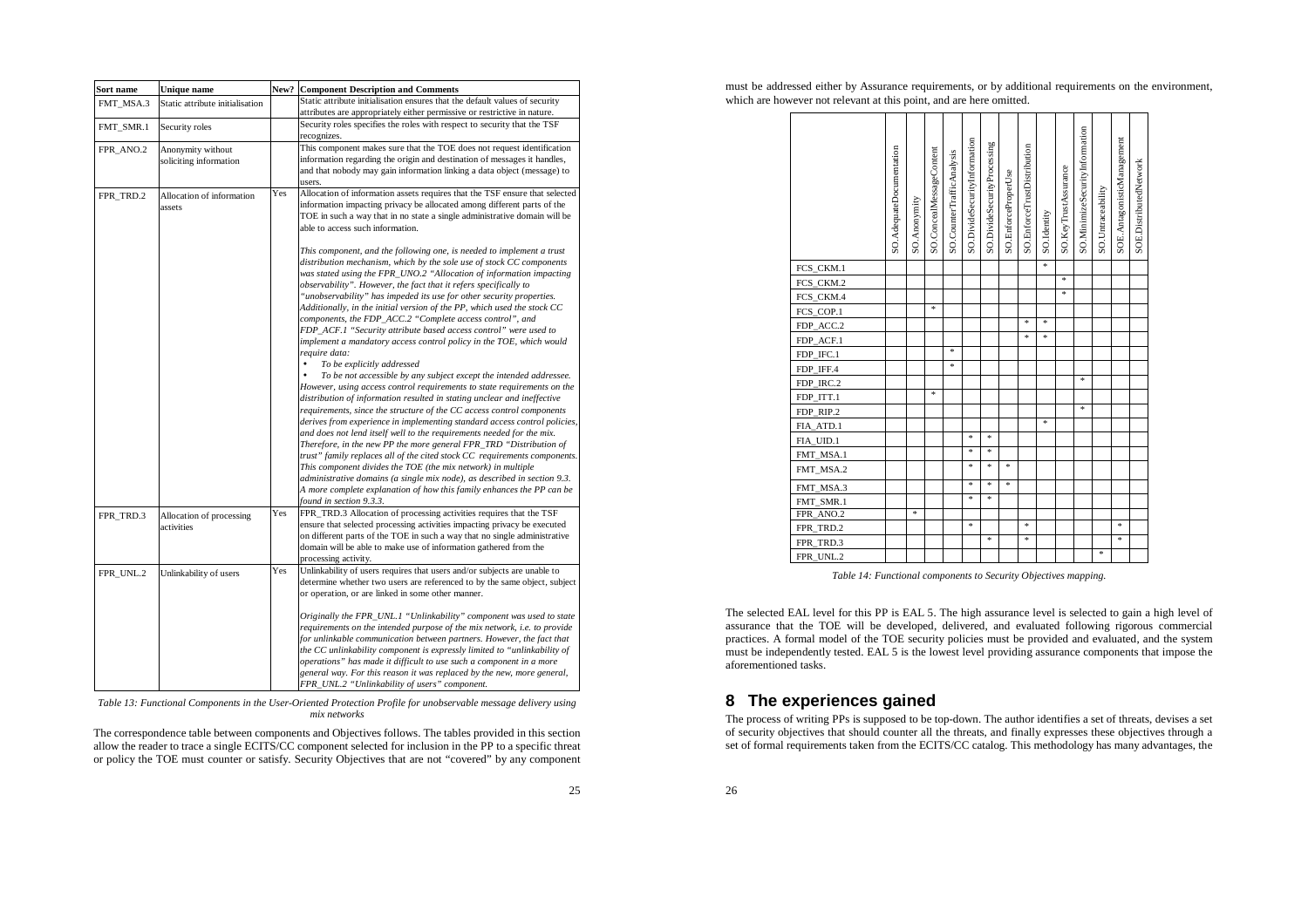main one being that the development process of the PP is clean, and the formal demonstration of correspondence between the various threats, objectives and requirements is simple.

The problems arise when the PP author needs to express requirements for security objectives not covered by ECITS/CC components. During the development of the User-Oriented Protection Profile, three such issues were identified:

- 1. Requirements on the distribution of the TOE: although it may be viewed as <sup>a</sup> purely architectural requirement, it is worthy to note that many secure systems are based explicitly on <sup>a</sup> distributed system to perform the security relevant tasks. Mixes are an example, but also digital paymen<sup>t</sup> systems, etc. show such pattern.
- 2. Requirements on the policies requiring the minimization of knowledge: clearly information that has been disposed of cannot be disclosed. Deleting information as soon as it is not essential to the operation of the system anymore is thus always <sup>a</sup> safe practice.
- 3. Requirements on unlinkability properties to be enforced by the TOE: the statement of unlinkability of operations is possible through the stock ECITS/CC components, but not so for unlinkability of users, which is precisely what the mix network provides.

To solve the expressive deficiencies of the ECITS/CC <sup>a</sup> number of options may be considered, and the following three are worthwhile to mention:

- 1. Restate the security objective differently, (i.e. "fit" the objective to the requirements),
- 2. Try to force the criteria components to cover the objective (i.e. "fit" the requirements to the objective),

3. Develop new functional components.

The first two options show to be not viable in the long run. In fact, the first one breaks the top-down paradigm, and distorts the PP to state what is expressible by the criteria, necessarily avoiding all security issues which are not simply stateable by the ECITS/CC. The second option "overloads" the ECITS/CC components to express requirements for which they were not thought. This has many drawbacks; for one thing, it may simply be not always possible. Moreover, the requirements tend to become unclear, and ineffective, and the PP evaluation process becomes more complicated because of the non-straightforward use of the components.

The third option has undoubtedly many formal and theoretical advantages, and some drawbacks. On the one hand, the requirements may be stated in <sup>a</sup> simple fashion, and the top-down structure is preserved. On the other hand, while the ECITS/CC allow for expansion of the base requirements sets, one of their main advantages (i.e. mutual recognition) is not guaranteed for PPs that use such novel components.

The full discussion of the various problems encountered, and of how it was decided to write new components is too lengthy to be included here, but it can be said that each of the previous issues arose when trying to express specific objectives through the criteria, and an effort was made to approach the problem by using all three strategies [Iachello 1999d]. In each case, the conclusion was found that the technically best way to proceed was that of developing new components.

The decision might have been different in the situation of <sup>a</sup> concrete evaluation. There resource constraints (getting an evaluation through without spending too much time discussing novel approaches) and the aiming at easier mutual recognition (therefore staying with the standard set of components) might have go<sup>t</sup> priority. However, with respec<sup>t</sup> to improving the ECITS/CC two new families and one largely revised family are proposed in the next chapter

# **9 Proposals for new and revised functional families**

Three new functional families were devised, in <sup>a</sup> general enough formulation, and in <sup>a</sup> suitable format to be included in the ECITS/CC set. The new families are summarized in Table 15. Each family is discussed

in <sup>a</sup> separate section below. The formal statement of the three families, which follows the typographical, layout and content standards of the ECITS/CC, can be found in the Annexes (Chapter 13).

The components were proposed to solve precise problems we incurred in while using the ECITS/CC to state requirements for mix networks, but are devised to be as reusable and general as possible.

| Label   | <b>Name</b>                   | <b>Purpose</b>                                                    |
|---------|-------------------------------|-------------------------------------------------------------------|
| FDP IRC | Information retention control | Limit the accumulation of non-essential information.              |
|         | FPR UNL Unlinkability         | Extend the current unlinkability requirements.                    |
|         | FPR TRD Distribution of trust | Allow the user to allocate information and processing activities. |

*Table 15: Proposed new and revised functional families*

#### **9.1 Information retention control (FDP\_IRC)**

The "Information retention control" family addresses <sup>a</sup> basic need in secure information processing and storage applications, which however appears not to be covered by the ECITS/CC: the need for secure managemen<sup>t</sup> of data no more needed by the TOE to perform its operation, but still stored in the TOE. The traditional view of IT systems as data storage systems induced naturally into thinking that once entered, data would be seldom deleted from the system, and if so, mainly because of storage exhaustion problems.

But in <sup>a</sup> multilateral or high security environment it is important to minimize the replication, and temporal time frame in which information is contained in the system. Also, users might want their IT products to avoid retaining data that they consider exploitable by third parties, or threatening their privacy. In this case, such <sup>a</sup> requirement can help users to gain confidence that the product is secure, as far as it deletes every copy of the data when not needed anymore.

The FDP RIP "Residual information protection" family addresses one side of this problem<sup>3</sup>, but an explicit requirement on the managemen<sup>t</sup> of no longer needed data is missing.

Of course competing requirements may arise, as data may be needed by the system for more activities over <sup>a</sup> long period of time. Possible solutions to this problem are:

- Better protecting the information objects stored in the TOE from access,
- Re-requesting the protected information from the user each time it is needed.

#### **9.1.1 Overview of the family**

28

Information retention control ensures, that information no longer necessary for the operation of the TOE is deleted by the TOE. Components of this family require the PP author to identify TOE activities and objects required for those activities, and not to be kept in the TOE, and the TOE to keep track of such stored objects, and to delete on-line and off-line copies of unnecessary information objects.

The suggested class for this family is class FDP, since the main purpose of this family is the protection of user data while in the TOE.

This family sets only requirements on information objects requested for specific activities in the TOE operation, and not on general data gathering. The policies which control the collection, storage, processing, disclosure and elimination of general user data stored on the TOE must be detailed elsewhere, and are domain of the environmental objectives and organizational policies, not of the PP.

Components belonging to this family could be used, for example, when the TOE needs some information from the user, or generates information, which might be easily mismanaged or misused in case of <sup>a</sup> malicious or inadvertent use or administration of the TOE. This category includes, for example:

• Connecting IP numbers on anonymizing proxy servers:

<sup>&</sup>lt;sup>3</sup> Namely, the elimination from the TOE of all traces left behind by objects upon deallocation of resources used to store or manipulate them.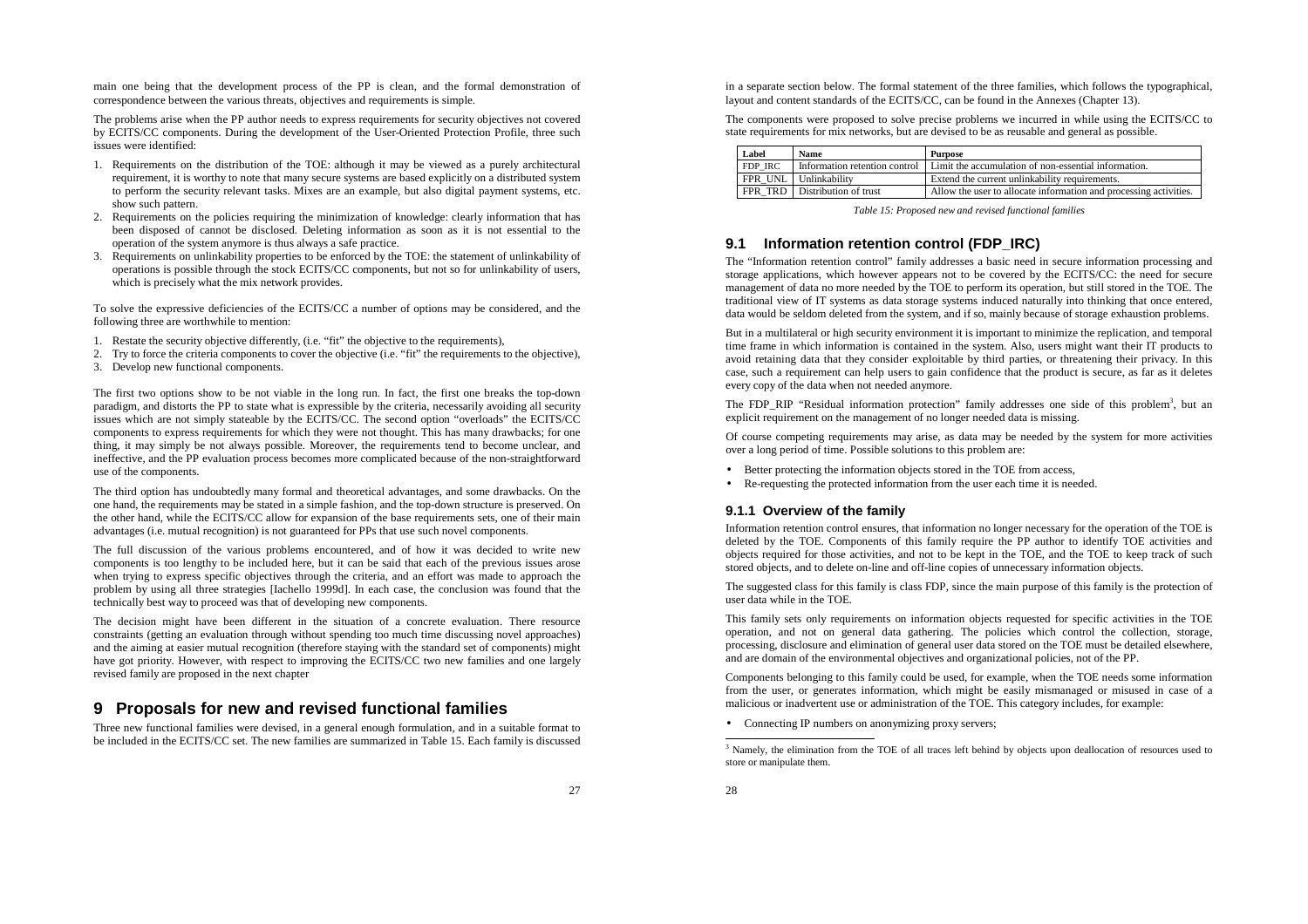- One-time cryptographic keys, which if eventually disclosed could allow the decryption of intercepted and stored communications or files;
- TOE usage histories, as interactive command line shell histories, or information presentation tools cache files (i.e. WWW browser caches), which, while useful to the user and TOE during specific activities, could be used to track user or TOE actions, if preserved across sessions;
- Any information for which security considerations (both of the TOE and of the user) suggest not to keep on the TOE, if not strictly necessary.

When more than one activity requires the presence of a protected object, all activities, which refer to the required object must end before deleting it.

#### **9.1.2 Components**

The family has two hierarchical components:

*FDP\_IRC.1 Subset information retention control* requires that the TSF ensure that any copy of *<sup>a</sup> defined subset of* objects in the TSC is deleted when no longer strictly necessary for the operation of the TOE, and to identify and define the activities for which the object is required.

*FDP\_IRC.2 Full information retention control* requires them same but regarding to *all* objects in the TSC.

#### **9.1.2.1 FDP\_IRC.1 Subset information retention control**

This componen<sup>t</sup> requires that, for <sup>a</sup> subset of the objects in the TOE, the TSF will ensure that the objects will be deleted from the TOE when no longer required for some specific action.

The formal description of the componen<sup>t</sup> is available in section 13.1. The PP/ST author should specify the list of objects subject to information retention control. He should also specify the list of activities which require specific objects to be stored in the TOE, and whose termination requires the TOE to delete the no more required objects.

#### **9.1.2.2 FDP\_IRC.2 Full information retention control**

This componen<sup>t</sup> requires that, for all objects in the TOE, the TSF will ensure that the objects will be deleted from the TOE when no longer required for some specific action. In other words, *every* object used by the TOE must be tracked for its necessity, and if not more strictly required, deleted. Therefore this componen<sup>t</sup> is hierarchical to FDP\_IRC.1.

The assignment can be limited to specifying the list of activities which require specific objects to be stored in the TOE, and whose conclusion requires the TOE to delete the no more required objects.

# **9.2 Unlinkability (FPR\_UNL)**

The general model of entities as set up in the ECITS/CC (cf. 4.1) allows specifying various kinds of security requirements, including privacy-related requirements. For example an unlinkability of operations requirement would impose <sup>a</sup> constraint on the relationship between operations in the TSC relating them to <sup>a</sup> particular user.



Figure 3: Unlinkability properties covered (solid arrows) and not covered (dashed arrows) by existing components

However, the full expressive potential of this model is not described by the standard ECITS/CC components. Figure 3 shows the current situation: The solid arrows indicate <sup>a</sup> relationship, which is covered by <sup>a</sup> particular ECITS/CC component, and the dashed arrows indicate that the link they represen<sup>t</sup> is not expressible using the current ECITS/CC privacy components. With regard to unlinkability, the ECITS/CC provide the FPR\_UNL.1 component that provides unlinkability of operations (cf. 4.2.3). Its only functional element reads:

**FPR\_UNL.1.1** The TSF shall ensure that [assignment: *set of users and/or subjects*] are unable to determine whether [assignment: list of operations] [selection: were caused by the same user, are *related as follows* [assignment: list of relations]]*.*

Although useful, this family does not cover at least one case, which is of primary importance for mixes: the unlinkability of users, in relation to <sup>a</sup> specific data object (the mail message). This kind of property is also hard to express through the other families: one could try using the unobservability (FPR\_UNO) family, which is however not adequate because the action itself of transmitting <sup>a</sup> message is not hidden by the mix system. The mix hides only the relation between users, and between email and user.

In conclusion an enhancement of the unlinkability family is necessary to augmen<sup>t</sup> the expressiveness of the ECITS/CC to include also the mentioned cases.

# **9.2.1 Overview of the family**

The aim of the unlinkability family is still to ensure that selected entities may refer each another without others being able to observe these references (cf. 4.2.3); the change is that it now applies not only to users operations, but also to subjects and objects.

The components share <sup>a</sup> common structure and provide the PP author with the possibility of tailoring the following:

- 1. The users and subjects from which the information should be hidden.
- 2. A list of specific entities that the requirement protects.
- 3. A selection or an assignment of <sup>a</sup> list of relationships to hide.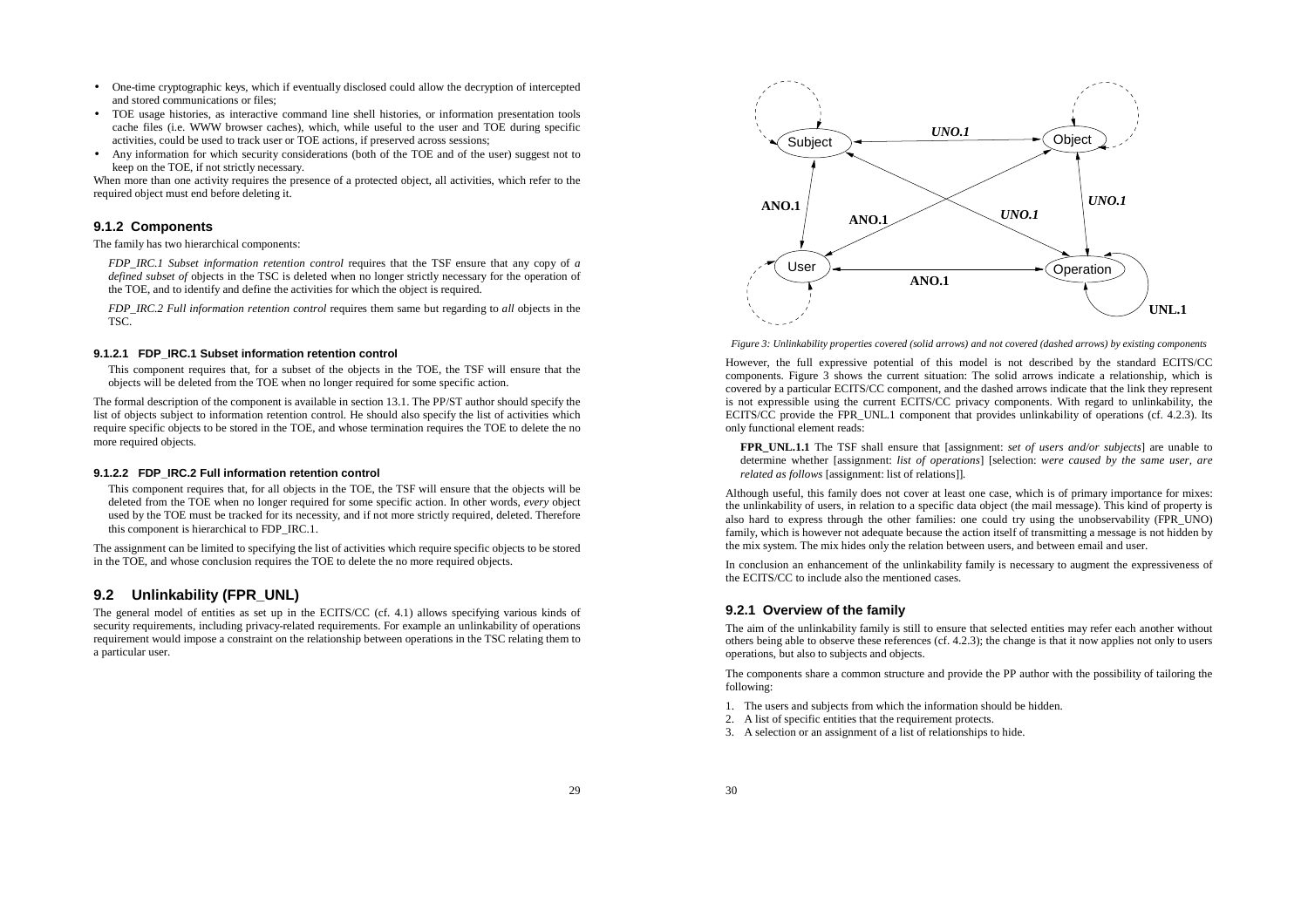#### **9.2.2 Components**

The family consists of four sibling components:

*FPR\_UNL.1 Unlinkability of operations* requires that users and/or subjects are unable to determine whether the same user caused certain specific operations in the system, or whether operations are related in some other manner.

This componen<sup>t</sup> ensures that users cannot link different operations in the system and thereby obtain information.

*FPR\_UNL.2 Unlinkability of users* requires that users and/or subjects are unable to determine whether two users are referenced to by the same object, subject or operation, or are linked in some other manner.

This componen<sup>t</sup> ensures that users cannot link different users of the system and thereby obtain information on the communication patterns and relationships between users.

*FPR\_UNL.3 Unlinkability of subjects* requires that users and/or subjects are unable to determine whether two subjects are referenced to by the same object, user or operation, or are linked in some other manner.

This componen<sup>t</sup> ensures that users cannot link different subjects in the system and thereby obtain information on the usage and operation patterns of the subjects.

*FPR\_UNL.4 Unlinkability of objects requires* that users and/or subjects are unable to determine whether two objects are associated to the same user, subject or operation, or are linked in some other manner.

This componen<sup>t</sup> ensures that users cannot link different objects in the system and thereby obtain information on the usage patterns of objects.

# **9.3 Distribution of trust (FPR\_TRD)**

Among the current families in the privacy class of the ECITS/CC no provision is made to address privacy requirements related to the distribution of trust among parts of the TOE, excep<sup>t</sup> in the FPR\_UNO.2 component; the new functional family is therefore proposed to be integrated into the FPR class.

Trust may be defined, not only in an IT setting, as "Assured resting of the mind on the integrity, veracity, justice, friendship, or other sound principle, of another person; confidence; reliance." [Webster 1913]. In <sup>a</sup> more restrictive definition, one may define it as "*confidence on the integrity of another person or* organization in the managing of an asset given to him, her or it". In this context, trust division may be described as the process of allocating assets among different trustees with the aim of minimizing the damage, which one might suffer if one of the trustees betrays the trust given.

Clearly in IT the main asset is *information*, and the accidental or intentional loss or mismanagement of it may result in grea<sup>t</sup> damages for the owners or beneficiaries of it. Data may be either supplied directly to an information system, as inputted files, documents, personal information, or they may be derived from interaction with the system, such as data regarding on-line time and login times of <sup>a</sup> user, requests and destination of email deliveries and WWW accesses, or called telephone numbers; often the collection of this kind of information is not clearly stated in the (contract) terms which bind user and operator of <sup>a</sup> system. Figure 4 shows the hidden information processed and possibly stored in <sup>a</sup> system, which provides textual data transmission capabilities to users when such an operation is initiated.



Figure 4: Hidden activities and information objects involved in sending a data object through a system

Another related observation is that the processing itself produces information, whose existence or content may not even be known to the user that requested the processing activity to be initiated. For example, in large WWW sites which employ distributed, redundant, servers requests are redirected to one of the servers in <sup>a</sup> pool, and such mechanism, and also the identity of the server which actually executes the reques<sup>t</sup> is not visible to the end user, neither is the server choice known.

The proposed "*Distribution of trust*" family addresses both aspects of the trust issue, i.e. the distribution of information, and the distribution of processing activities, which may produce privacy-relevant information themselves.

#### **9.3.1 Overview of the family**

32

This family describes specific functions that can be used to allocate information and processing activities on the TOE with the objective of protecting the privacy of users of the system. To allow such allocation, the concep<sup>t</sup> of "*Administrative Domain*" (AD) is introduced to indicate <sup>a</sup> par<sup>t</sup> of the TOE whose security functions are accessible and usable to access data by a single subject (system user, administrator...) without requesting any additional authorization or performing additional authentication procedures.

The AD is <sup>a</sup> formalization of the concep<sup>t</sup> of the more intuitive "part of the TOE", which is also used in the statement of the FPR\_UNO.2 component. Moreover, it specifies that administrators of an AD may not access other ADs without gaining rightful permission. In fact, allocating information on different "parts of the TOE" is not very useful, if the different parts are accessible by the same administration. If all the parts are administered by the same user or organization, <sup>a</sup> subverted administrator or an attacker gaining administrator privileges may as well access such information even if it is distributed. Instead, it is necessary to provide for independent administration and separate access domains for different parts of the TOE; this means that an administrator of one par<sup>t</sup> will not be able to access as such also other parts of the TOE.

As an example, consider <sup>a</sup> monolithic TOE (i.e. <sup>a</sup> UNIX operating system environment), where only one administrative domain exists, and the administrator may access the security functions of the whole TOE. As <sup>a</sup> result, if users store both their sensitive data, even in an encrypted form, and their private keys on the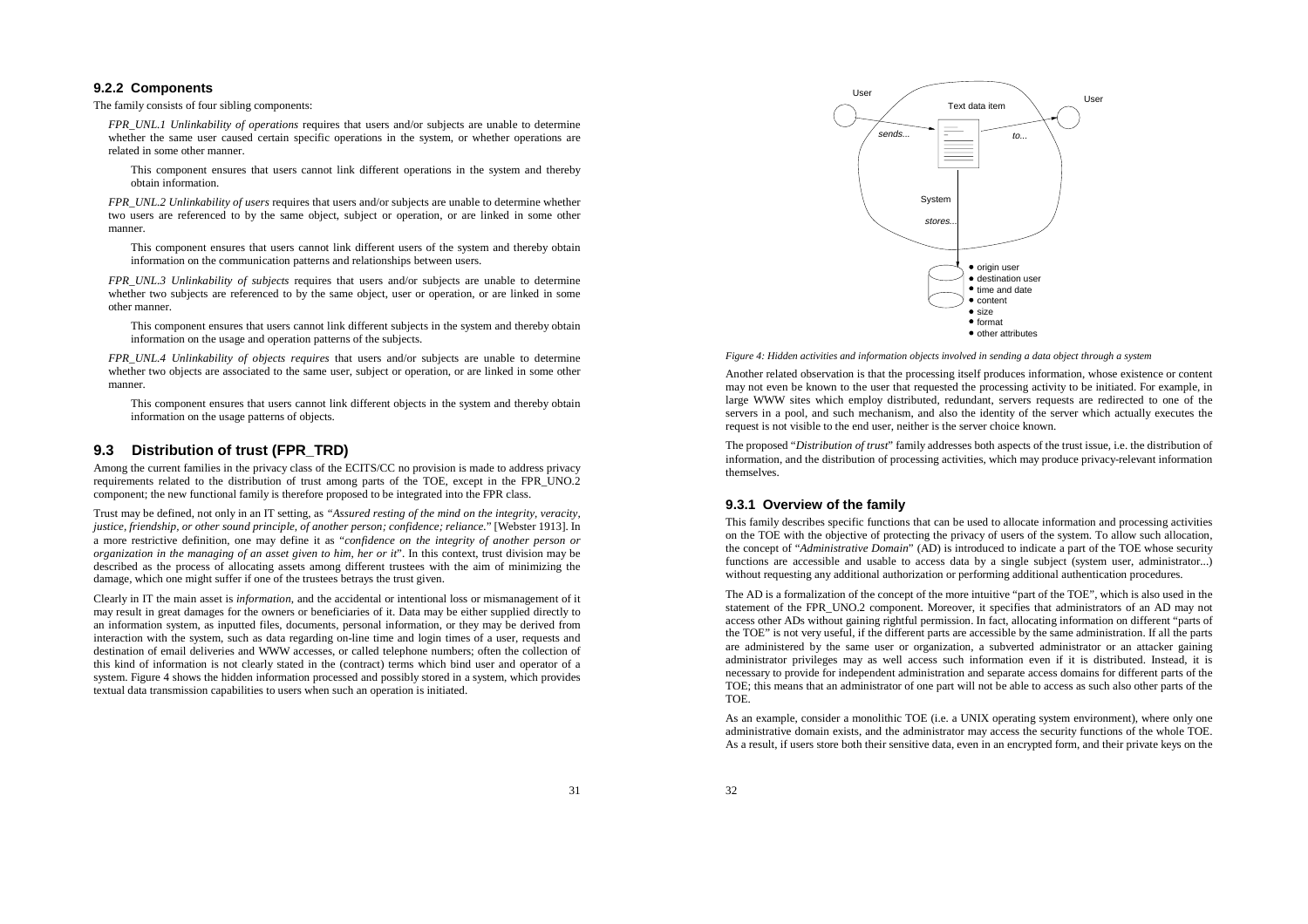same system, the administrator (or an attacker gaining administrator privileges) will be able to access the data.

To avoid this problem, the TSF could be designed to allocate data and keys on different, independently administered systems, and to require that the decryption be done on <sup>a</sup> third system when the owner needs to access it. This obviously raises the common chicken and egg problem of whether the system where the cryptographic functions take place is trusted or not. Many solutions can be applied in this case, e.g.:

- 1. Performing <sup>a</sup> two-phase en/decryption in separate administrative domains (which is, in essence, what the mix system does),
- 2. Personally administering the system where cryptographic functions take place (for example, <sup>a</sup> smartcard with cryptographic capabilities, which stores the keys and communicates with the outside only with the input and output of cryptographic algorithms; the card is always carried by the owner of the data, which trusts the issuer of the card, or a certificate regarding the card<sup>4</sup>.)

#### **9.3.2 Components**

The family is structured in three components, one of which is <sup>a</sup> base componen<sup>t</sup> defining the concep<sup>t</sup> of administrative domain, while the other two express the requirements on information and operations allocation:

*FPR\_TRD.1 Administrative domains* requires that the TOE be divided in distinct administrative domains (AD), with separate authentication and access control procedures; administrators of one administrative domain may not access other ADs.

*FPR\_TRD.2 Allocation of information assets* requires that the TSF ensure that selected information impacting privacy be allocated among different parts of the TOE in such <sup>a</sup> way that in no state <sup>a</sup> single administrative domain will be able to access such information.

*FPR\_TRD.3 Allocation of processing activities* requires that the TSF ensure that selected processing activities impacting privacy be executed on different parts of the TOE in such <sup>a</sup> way that no single administrative domain will be able to make use of information gathered from the processing activity.

The derivate components (FPR\_TRD.2 and FPR\_TRD.3) let the PP author tailor the following:

- 1. A list of objects or operations which should be subject to allocation in different ADs,
- 2. In the case of objects, the form of allocation (e.g. distribution, encryption...),
- 3. A set of conditions that should always be maintained by the TOE with regard to assets allocation.

The formal componen<sup>t</sup> descriptions are available in section 13.3.

#### **9.3.3 The effect of using the new components**

In the previous chapters, we stated that the introduction of the new privacy-oriented components in the User-Oriented Mix PP greatly simplified the statement of the requirements and enhanced their effectiveness. To suppor<sup>t</sup> this assertion, we now show in detail how the new components perform. To avoid lengthening the paper excessively we will limit the example to only one of the new functional families (FPR\_TRD "Distribution of Trust").

The introduction of the new components has <sup>a</sup> twofold advantage. First of all, it allows requirements to be specified in <sup>a</sup> more clear and simple manner compared to using the stock components, which had to be overloaded to express certain requirements for which they were not intended. Secondarily, it also allows

expressing more complete and precise requirements, and reduces the number of unmet Security Objectives.

The following table shows the subset of security objectives in which the new FPR\_TRD family is used. For each Security Objective, the table lists the stock functional components that were used in the first version of the PP (second column), and the components used in the final version (third column).

| <b>Security Objective</b>    | <b>Initial PP</b>                           | <b>Final PP</b>                                 |  |  |  |
|------------------------------|---------------------------------------------|-------------------------------------------------|--|--|--|
| SO.DivideSecurityInformation | FDP ACC.2 "Complete access control          | FMT MSA.1 "Management of security               |  |  |  |
|                              | (MUDAC)"                                    | attributes"                                     |  |  |  |
|                              | FDP ACF.1 "Security attribute based access  | FMT_MSA.2 "Secure security attributes"          |  |  |  |
|                              | control (MUDAC)"                            | FMT MSA.3 "Static attribute initialisation"     |  |  |  |
|                              | FMT MSA.1 "Management of security           | FPR TRD.2 "Allocation of information assets"    |  |  |  |
|                              | attributes"                                 |                                                 |  |  |  |
|                              | FMT MSA.2 "Secure security attributes"      |                                                 |  |  |  |
|                              | FMT MSA.3 "Static attribute initialisation" |                                                 |  |  |  |
|                              | FPR UNO.2 "Allocation of information        |                                                 |  |  |  |
|                              | impacting unobservability"                  |                                                 |  |  |  |
| SO.DivideSecurityProcessing  | FMT MSA.1 "Management of security           | FMT_MSA.1 "Management of security               |  |  |  |
|                              | attributes"                                 | attributes"                                     |  |  |  |
|                              | FMT MSA.2 "Secure security attributes"      | FMT MSA.2 "Secure security attributes"          |  |  |  |
|                              | FMT MSA.3 "Static attribute initialisation" | FMT MSA.3 "Static attribute initialisation"     |  |  |  |
|                              |                                             | FPR TRD.3 "Allocation of processing activities" |  |  |  |
| SO.EnforceTrustDistribution  | FDP ACC.2 "Complete access control          | FDP ACC.2 "Complete access control              |  |  |  |
|                              | (MUDAC)"                                    | (MUDAC)"                                        |  |  |  |
|                              | FDP ACF.1 "Security attribute based access  | FDP_ACF.1 "Security attribute based access      |  |  |  |
|                              | control (MUDAC)"                            | control (MUDAC)"                                |  |  |  |
|                              |                                             | FPR TRD.2 "Allocation of information assets"    |  |  |  |
|                              |                                             | FPR TRD.3 "Allocation of processing activities" |  |  |  |
| SOE.AntagonisticManagement   | Previously no component available to cover  | FPR TRD.2 "Allocation of information assets"    |  |  |  |
|                              | this objective                              | FPR TRD.3 "Allocation of processing activities" |  |  |  |

*Table 16:How the FPR\_TRD family helps to fulfill Security Objectives*

The new components do not only replace some of the old ones, but also provide for <sup>a</sup> better coverage of the security objectives stated in the PP. The following list shows this in detail for every security objective:

• SO.DivideSecurityInformation "The TOE shall be constructed as to allow the user the ability, and enforce the correct use of such ability, the allocation of unlinkability-relevant data among different parts of the TOE."

Before the introduction of the new families, this objective was reached by adopting <sup>a</sup> set of three requirements. Essentially, an access control policy would control the enforcement par<sup>t</sup> of the requirement, while the security attribute managemen<sup>t</sup> components would allow the user to divide the allocation of security-relevant information. Finally, the allocation of information impacting unobservability componen<sup>t</sup> was used in an "overloaded" manner, which proved to be ineffective. Thus, the initial PP addressed this Security Objective by using the following components:

• FPR\_UNO.2 "Allocation of information impacting unobservability"

This is the only componen<sup>t</sup> in the CC/ECITS that expressly provides for allocation of information. However, the fact that it refers specifically to "unobservability" causes problems to its use for other security properties. The "trick" for overloading the stock componen<sup>t</sup> was that of requiring the operation of transmitting <sup>a</sup> message between users to be unobservable. However, this results in an ambiguous requirement because nothing can be said about the *link* between communicating partners, which <sup>a</sup> mix network also aims at hiding (Unlinkability).

<sup>4</sup> Of course <sup>a</sup> secure administration would also require secure input (e.g. keyboard) and output (e.g. display) facility for the user.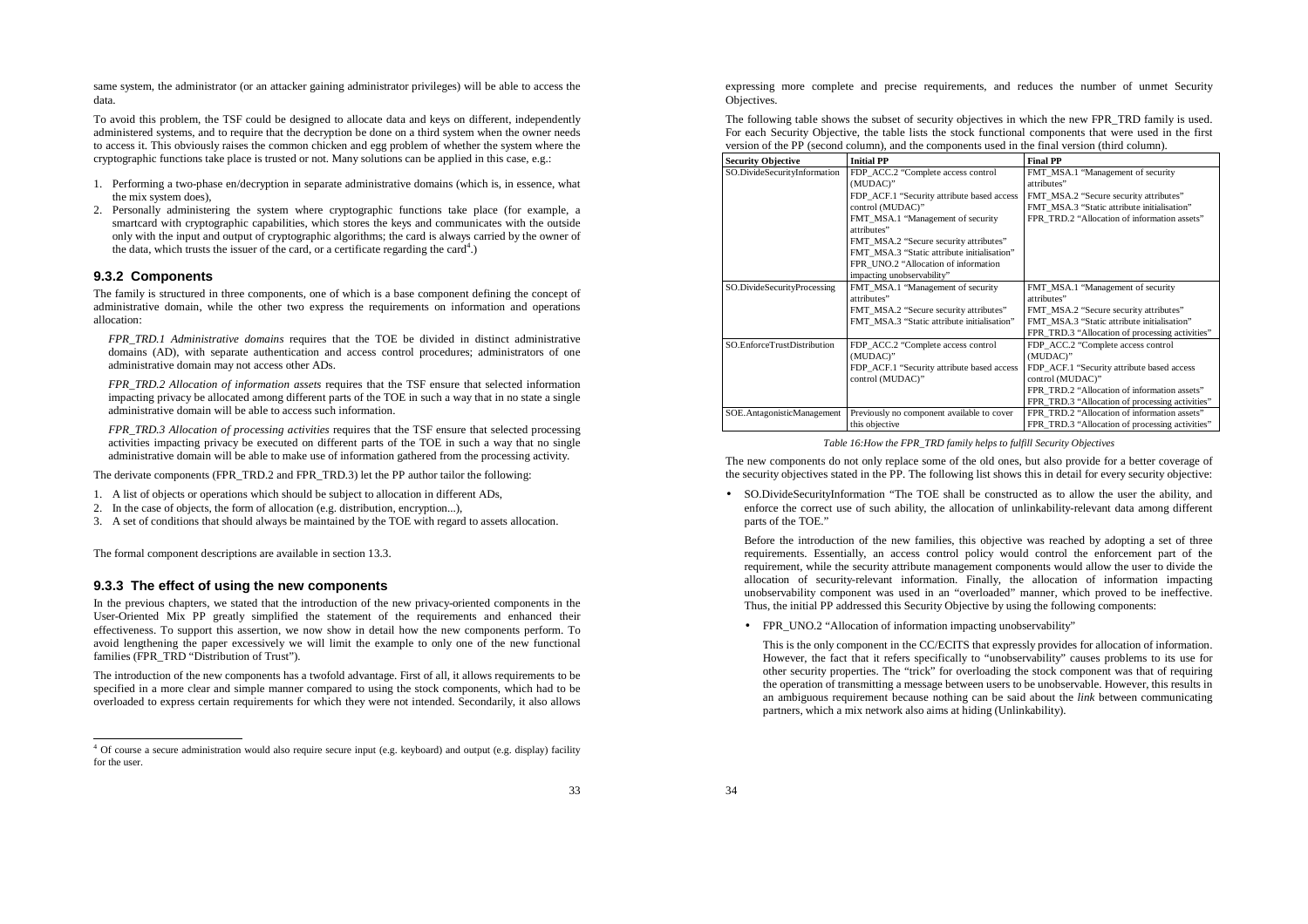• FDP\_ACC.2 "Complete access control (MUDAC)", and FDP\_ACF.1 "Security attribute based access control (MUDAC)"

These two components were introduced into the initial PP to implement <sup>a</sup> mandatory access control policy. This policy requires data to be explicitly addressed and access to be strictly controlled and limited to the intended recipient. The components remain in the new PP to enforce the SO.EnforceTrustDistribution and SO.Identity objectives, but are superseded by the FPR TRD.2 "Allocation of information assets" component with regard to the SO.DivideSecurityInformation objective.

In this case, the access control requirements allow the PP author to define requirements on which subjects may access the information that flows through the mix network. However, they fail completely at specifying requirements on how such information flow must be structured to achieve unlinkability and unobservability (the distributed nature of message processing in the mix network).

In the final version, the division of trust componen<sup>t</sup> takes the place of both the access control components and the allocation of unobservability information component.

• SO.DivideSecurityProcessing "The TOE shall provide to the user the ability, and enforce the correct use of such ability, of freely choosing <sup>a</sup> combination of mix nodes among which to allocate the processing activities achieving unlinkability."

In this case the objective was not fully satisfied in the initial version of the PP, because the CC/ECITS do not provide <sup>a</sup> functional componen<sup>t</sup> for allocating *processing activities* in different parts of the TOE.

This previously not satisfied objective can now be fully covered by using one of the new components. The new FPR\_TRD.3 "Allocation of processing activities" componen<sup>t</sup> provides for distribution of processing among different, independently administered, parts of the TOE, while the ability for the user to specify some of the security attributes (which is how routing information is considered in this PP) allows to actually make use of distributed processing.

• SO.EnforceTrustDistribution "The TOE shall be constructed to enforce the user's choice ofinformation and processing distribution."

This requirement was only partially covered in the initial PP, because the access control requirements do not allow stating requirements on the TOE structure. Adding the FPR\_TRD components complements the access control requirements and results in <sup>a</sup> fully covered objective.

• SOE.AntagonisticManagement "The TOE shall be independently and antagonistically managed."

This objective that was not at all covered in the first version of the PP is now partially covered, as the TOE is now built to allow for independent administration, at least from <sup>a</sup> technical point of view. Obviously adequate environmental procedures and policies are still necessary for the correct operation of the TOE.

To ease analyzing the relationship between security objectives and functional components, Table 17 splits the objectives in atomic assertions and shows how each assertion is covered by one or more components.

| <b>Requirement name</b>      | Single component statements                           | Satisfied by                              |
|------------------------------|-------------------------------------------------------|-------------------------------------------|
| SO.DivideSecurityInformation | TOE shall be distributed                              | Administrative domains FPR TRD            |
| SO.DivideSecurityProcessing  | User ability of choosing a distributed use<br>pattern | Management of security attributes FMT MSA |
| SO.EnforceTrustDistribution  | Enforce users' choices                                | Mandatory access control FDP ACF, FDP ACC |
|                              | Construction of the TOE as to allow                   | Administrative domains FPR TRD            |
|                              | information and processing distribution               |                                           |
| SOE.AntagonisticManagement   | Independent management                                | Administrative domains FPR TRD            |

*Table 17: Overview of coverage of the TOE distribution objective.*

Note that objectives and functional components do not match exactly, i.e. more than one componen<sup>t</sup> is necessary to meet <sup>a</sup> security objective, and <sup>a</sup> single componen<sup>t</sup> may address more than one objective. This is <sup>a</sup> common situation when both the objectives and the components state complex requirements with multiple, independent assertions.

As <sup>a</sup> final note one may observe that in the old PP, without the trust division components, the partial objectives marked in Table 17, as "construction of the TOE" and "TOE shall be distributed" were simply not covered.

# **10 Summary and conclusion**

The experience gained while writing the Protection Profiles includes the following major issues:

- 1. In general the ECITS/CC provide much more flexibility than their predecessors. They also contain much better instruments to describe privacy friendly functionality. However as shown above, the ECITS/CC components do not offer <sup>a</sup> complete solution to all the issues which characterize privacyrelated objectives.
- 2. The greatest challenges to the expressive capacity of the functional components appear in the Multiple Mix PP and in the User-Oriented Mix PP, where <sup>a</sup> point of multilateral security is raised (security of the TOE vs. security of the user).
- 3. For some applications, architectural choices and objectives (i.e. distributed vs. centralized system) influence the security properties of the system. This applies to mixes, but holds also for other "secure" applications, as digital money, information handling and storage, etc.
- 4. The probably most relevant evidence is that simply trying to force the application's requirements or the functional components to "fit" is not <sup>a</sup> sustainable solution, because it results in an unclear and ineffective requirements definition.
- 5. The proposed components aim at forming <sup>a</sup> useful start-up for enhancing future versions of the ECITS/CC, even when the respective par<sup>t</sup> of the criteria becomes slightly longer. Privacy oriented functionality covers only <sup>a</sup> small par<sup>t</sup> (ca. 10 %) of the criteria, so there should be space for the improvements.
- 6. Especially in the area of communication the evaluation of service security becomes important for users. While the ECITS/CC provide some help for this further work is needed.

# **11 Questions to the workshop**

36

The following list of questions indicates areas, on which the authors hope for feedback from the workshop participants:

- 1. Are you missing threats in the threat list? Especially interesting in this regard are threats that may be difficult to address using the CC components.
- 2. Are there threats regarding mix usage that are not fully covered by the security objectives in the "User-Oriented PP"?
- 3. Are further assumptions beyond those specified necessary to sustain the current threat lists?
- 4. Are other functional components necessary for satisfying specific security objectives (and thus addressing specific threats?)?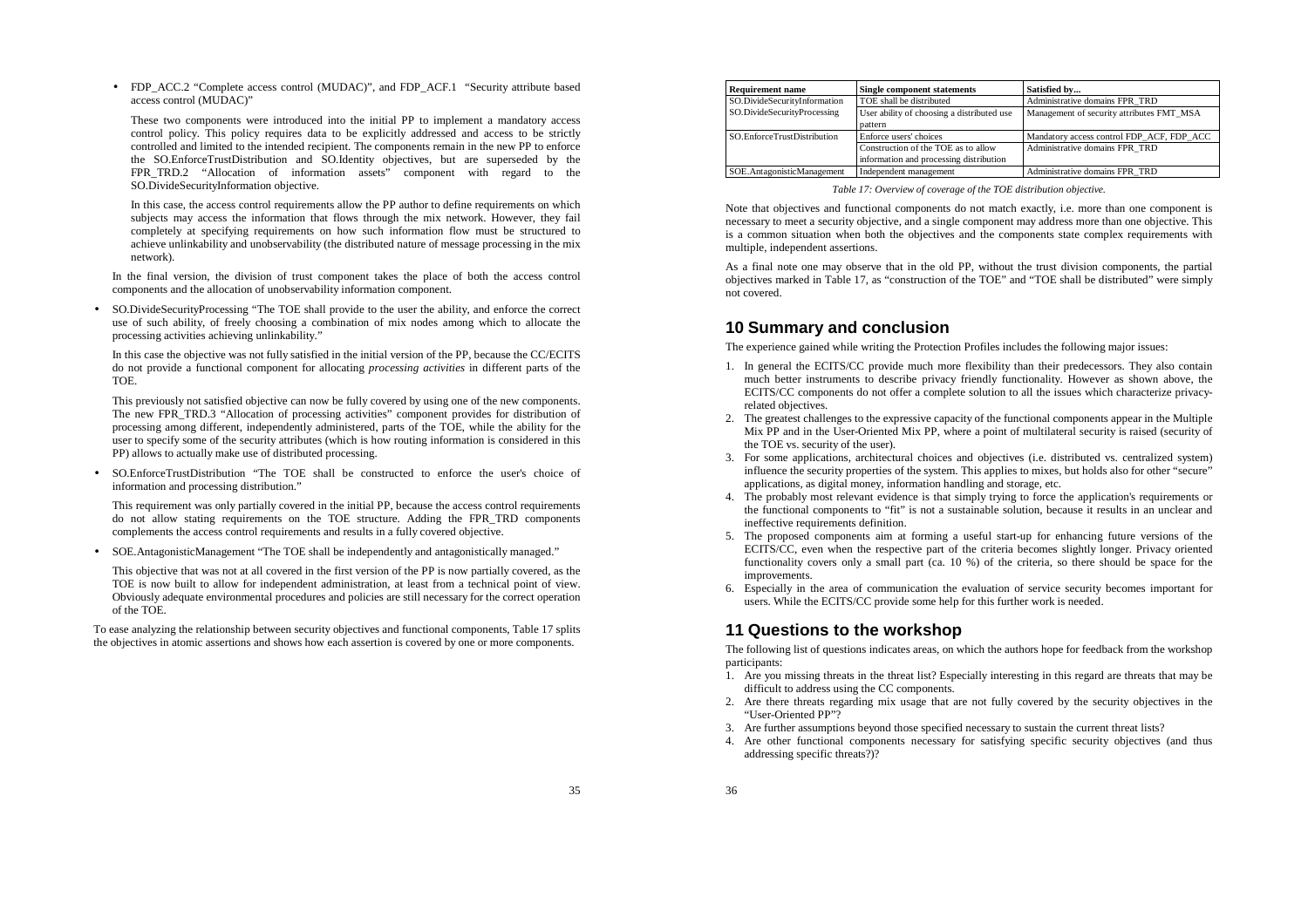- 5. How do you handle threats that can only partially be countered?
- 6. Do you have the impression that evaluation has only <sup>a</sup> commercial meaning, <sup>a</sup> "quality-stamp" for enhancing sales and image of <sup>a</sup> product, or, by reading this document, did you gain the impression that it can have <sup>a</sup> positive influence on the security features of the product?
- 7. Do you think the ECITS/CC can be used as <sup>a</sup> tool for enhancing the security of systems and applications?

### **Annexes**

# **12 Bibliography**

- [BSI 1999] British Standards Institution: Code of practice for information security managemen<sup>t</sup> (BS 7799- 1: 1999); Specification for information security managemen<sup>t</sup> systems (BS 7799-2: 1999)
- [c:cure] c:cure scheme; http://www.c-cure.org
- [CCIB 1998] Common Criteria Implementation Board: Common Criteria for IT Security Evaluation, V. 2.0, May 1998; http://csrc.nist.gov/cc
- [CCIB 1999] Common Criteria Implementation Board: Common Criteria for IT Security Evaluation, V. 2.1, August 1999; http://csrc.nist.gov/cc
- [CCP] Common Criteria Project: List of Protection Profiles; http://csrc.nist.gov/cc/pp/pplist.htm
- [CEC 1991] European Commission: IT Security Evaluation Criteria, V. 1.2; 1991-06-28; Office for Official Publications of the EC; also www.itsec.gov.uk/docs/pdfs/formal/ITSEC.PDF
- [Chaum 1981] Untraceable electronic mail, return addresses, and digital pseudonyms. Communications of the ACM, 1981, Vol. 24, No. 2, pp. 84-88
- [Corbett 1992] Chris Corbett: ITSEC in Operation an Evaluation Experience, Proc. 4th Annual Canadian Computer Security Conference, May 1992, Ottawa, Canada, pp. 439-460
- [Cottrell] Lance Cottrell: Mixmaster & Remailer Attacks; http://www.obscura.com/~loki/remailer/remailer-essay.html
- [GI 1992] Privacy Protection and Data Security task Force of the German Society for Informatics: Statement of Observations concerning the Information Technology Security Evaluation Criteria (ITSEC) V1.2; 24 February 1992, edited in Data Security Letter, No 32, April 1992
- [Iachello 1999a] Giovanni Iachello: Single Mix Protection Profile, Revision 1.11, May 1999; http://www.iig.uni-freiburg.de/~giac
- [Iachello 1999b] Giovanni Iachello: Protection Profile for an Unobservable Message Delivery Application using Mixes, Revision 1.7, June 1999; http://www.iig.uni-freiburg.de/~giac
- [Iachello 1999c] Giovanni Iachello: User-Oriented Protection Profile for an Unobservable Message Delivery Application using Mix networks, Revision 2.4, June 1999; http://www.iig.unifreiburg.de/~giac
- [Iachello 1999d] Giovanni Iachello: IT Security Evaluation Criteria, and Advanced Technologies for Multilateral Security – The Mix Example; Tesi di Laurea; Universität Freiburg, Institut für Informatik und Gesellschaft, Abt. Telematik and Università degli Studi di Padova; June 1999; http://www.iig.unifreiburg.de/~giac
- [ISO/IEC 1996/99] ISO/IEC: Guidelines for the managemen<sup>t</sup> of IT security (GMITS); Parts 1-5; Technical Report 13335 (part 5 still under development)
- [ISO/IEC 1999] ISO/IEC: Evaluation Criteria for IT Security (ECITS), Parts 1-3; International Standard 15408
- [JMPPW 1998] Anja Jerichow, Jan Müller, Andreas Pfitzmann, Birgit Pfitzmann, Michael Waidner: Real-Time Mixes: A Bandwidth-Efficient Anonymity Protocol; IEEE Journal on Selected Areas in Communications 16/4 (May 1998) 495-509
- [Rannenberg 1994] Kai Rannenberg: Recent Development in Information Technology Security Evaluation – The Need for Evaluation Criteria for multilateral Security; in Richard Sizer, Louise Yngström, Henrik Kaspersen und Simone Fischer-Hübner: Security and Control of Information Technology in Society – Proceedings of the IFIP TC9/WG 9.6 Working Conference August 12-17, 1993, onboard M/S Ilich and ashore at St. Petersburg, Russia; North-Holland, Amsterdam 1994, pp. 113-128; ISBN 0- 444-81831-6
- [Rannenberg 1999] Kai Rannenberg: What can IT Security Certification do for Multilateral Security? pp. 515-530 in Günter Müller, Kai Rannenberg: Multilateral Security in Communications – Technology, Infrastructure, Economy; Addison-Wesley-Longman, München, Reading (Massachusetts)… 1999; ISBN 3-8273-1360-0
- [RR 98] Michael K. Reiter, Aviel D. Rubin: Crowds: Anonymity for web transactions; ACM Transactions on Information and System Security 1/1 (November 1998) 66-92
- [SGR 1997] Paul F. Syverson, David M. Goldschlag, Michael G. Reed: Anonymous connections and onion routing; in: Proceedings of the 1997 IEEE Symposium on Security and Privacy; IEEE Pres, Piscataway NJ
- [USA\_DoD 1983/85] USA Department of Defense Trusted Computer System Evaluation Criteria; December 1985, DOD 5200.28-STD; www.radium.ncsc.mil/tpep/library/rainbow/5200.28-STD.html
- [Webster 1913] Webster's Revised Unabridged Dictionary, 1913, ftp://ftp.dict.org/pub/dict/
- [ZKS 1999] The Freedom Network Architecture, Version 1.0, Zero-Knowledge Systems, Inc.; www.zks.net/products/whitepapers.asp

# **13 Proposed criteria components**

The three proposed families are included in <sup>a</sup> notation conformant with the prescriptions of the ECITS/CC. Specifically, this means that **bold facing** in components or in parts of components indicates an additional requirement compared with <sup>a</sup> hierarchical lower component.

# **13.1 Information retention control (FDP\_IRC)**

#### **Family behaviour**

This family addresses the need to ensure that information no longer necessary for the operation of the TOE is deleted by the TOE. Components of this family require the PP author to identify TOE activities and objects required for those activities, and not to be kept in the TOE, and the TOE to keep track of such stored objects, and to delete on-line and off-line copies of unnecessary information objects.

#### **Component levelling**

38

FDP\_IRC Information retention control  $\rightarrow$  1  $\rightarrow$  2

FDP\_IRC.1 Subset information retention control requires that the TSF ensure that any copy of a defined subset of objects in the TSC is deleted when not more strictly necessary for the operation of the TOE, and to identify and define the activities for which the object is required.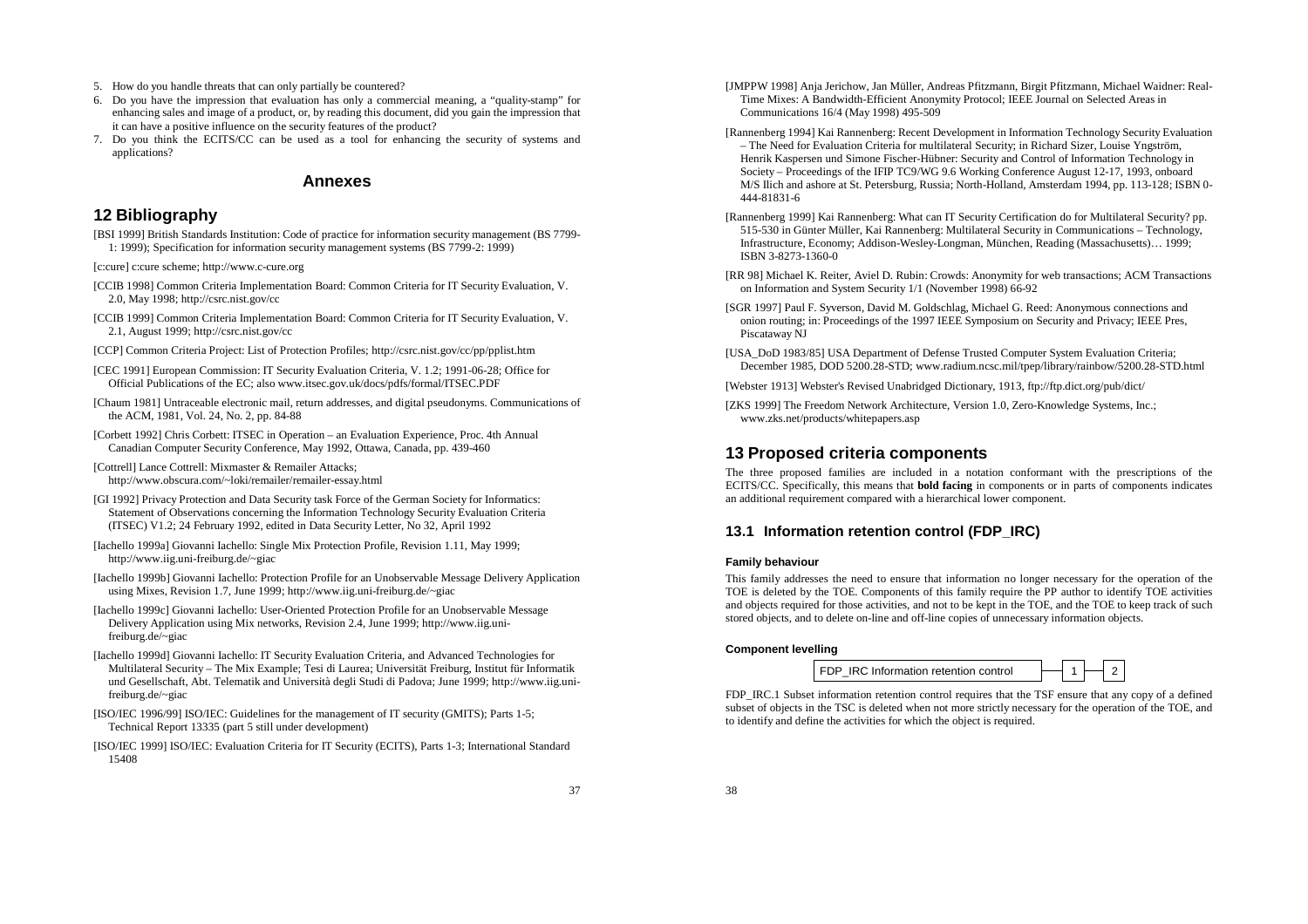FDP\_IRC.2 Full information retention control requires that the TSF ensure that any copy of all objects in the TSC is deleted when not more strictly necessary for the operation of the TOE, and to identify and define the activities for which the object is required.

#### **Management: FDP\_IRC.1, FDP\_IRC.2**

There are no managemen<sup>t</sup> activities foreseen for this component.

#### **Audit: FDP\_IRC.1, FDP\_IRC.2**

There are no events identified that should be auditable if FAU GEN Security audit data generation is included in the PP/ST.

#### **FDP\_IRC.1 Subset information retention control**

Hierarchical to: No other components

FDP IRC.1.1 The TSF shall ensure that [assignment: list of objects] required for [assignment: list of *activities*] shall be eliminated immediately from the TOE upon termination of the activities for **which they are required.**

Dependencies: No dependencies.

#### **FDP\_IRC.2 Full information retention control**

Hierarchical to: FDP\_IRC.1

**FDP\_IRC.2.1** The TSF shall ensure that **all** objects required for [assignment: *list of activities*] shall be eliminated immediately from the TOE upon termination of the activities for which they are required. Dependencies: No dependencies.

# **13.2 Unlinkability (FDP\_UNL)**

This family ensures that selected entities may be linked together without others being able to observe these links.

#### **Component levelling**



FPR\_UNL.1 Unlinkability of operations requires that users and/or subjects are unable to determine whether the same user caused certain specific operations in the system, or are related in some other manner.

FPR\_UNL.2 Unlinkability of users requires that users and/or subjects are unable to determine whether two users are referenced to by the same object, subject or operation, or are linked in some other manner.

FPR\_UNL.3 Unlinkability of subjects requires that users and/or subjects are unable to determine whether two subjects are referenced to by the same object, user or operation, or are linked in some other manner.

FPR\_UNL.4 Unlinkability of objects requires that users and/or subjects are unable to determine whether two objects are associated to the same user, subject or operation, or are linked in some other manner.

#### **Management: FPR\_UNL.1, FPR\_UNL.2, FPR\_UNL.3, FPR\_UNL.4**

The following actions could be considered for the managemen<sup>t</sup> functions in FMT:

a) the managemen<sup>t</sup> of the unlinkability function.

#### **Audit: FPR\_UNL.1, FPR\_UNL.2, FPR\_UNL.3, FPR\_UNL.4**

The following actions shall be auditable if FAU\_GEN Security audit data generation is included in the PP / ST:

a) Minimal: The invocation of the unlinkability mechanism.

#### **FPR\_UNL.1 Unlinkability of operations**

Hierarchical to: No other components

FPR UNL.1.1 The TSF shall ensure that [assignment: set of users and/or subjects] are unable to determine whether [assignment: list of operations] [selection: were caused by the same user, are *related as follows* **[assignment:** *list of relations***]].** Dependencies: No dependencies.

**FPR\_UNL.2 Unlinkability of users**

Hierarchical to: No other components

FPR UNL.2.1 The TSF shall ensure that [assignment: set of users and/or subjects] are unable to determine whether [assignment: list of users] [selection: are referenced by the same operation, are referenced by the same object, are referenced by the same subject, are related as follows **[assignment:** *list of relations***]].**

Dependencies: No dependencies.

#### **FPR\_UNL.3 Unlinkability of subjects**

Hierarchical to: No other components

FPR\_UNL.3.1 The TSF shall ensure that [assignment: set of users and/or subjects] are unable to determine whether [assignment: list of subjects] [selection: act on behalf of the same user, are referenced by the same object, are referenced by the same operation, are related as follows **[assignment:** *list of relations***]].**

Dependencies: No dependencies.

#### **FPR\_UNL.4 Unlinkability of objects**

Hierarchical to: No other components

FPR\_UNL.4.1 The TSF shall ensure that [assignment: set of users and/or subjects] are unable to determine whether [assignment: list of objects] [selection: are associated to the same user, are associated to the same subject, are associated to the same operation, are related as follows **[assignment:** *list of relations***]].**

Dependencies: No dependencies.

40